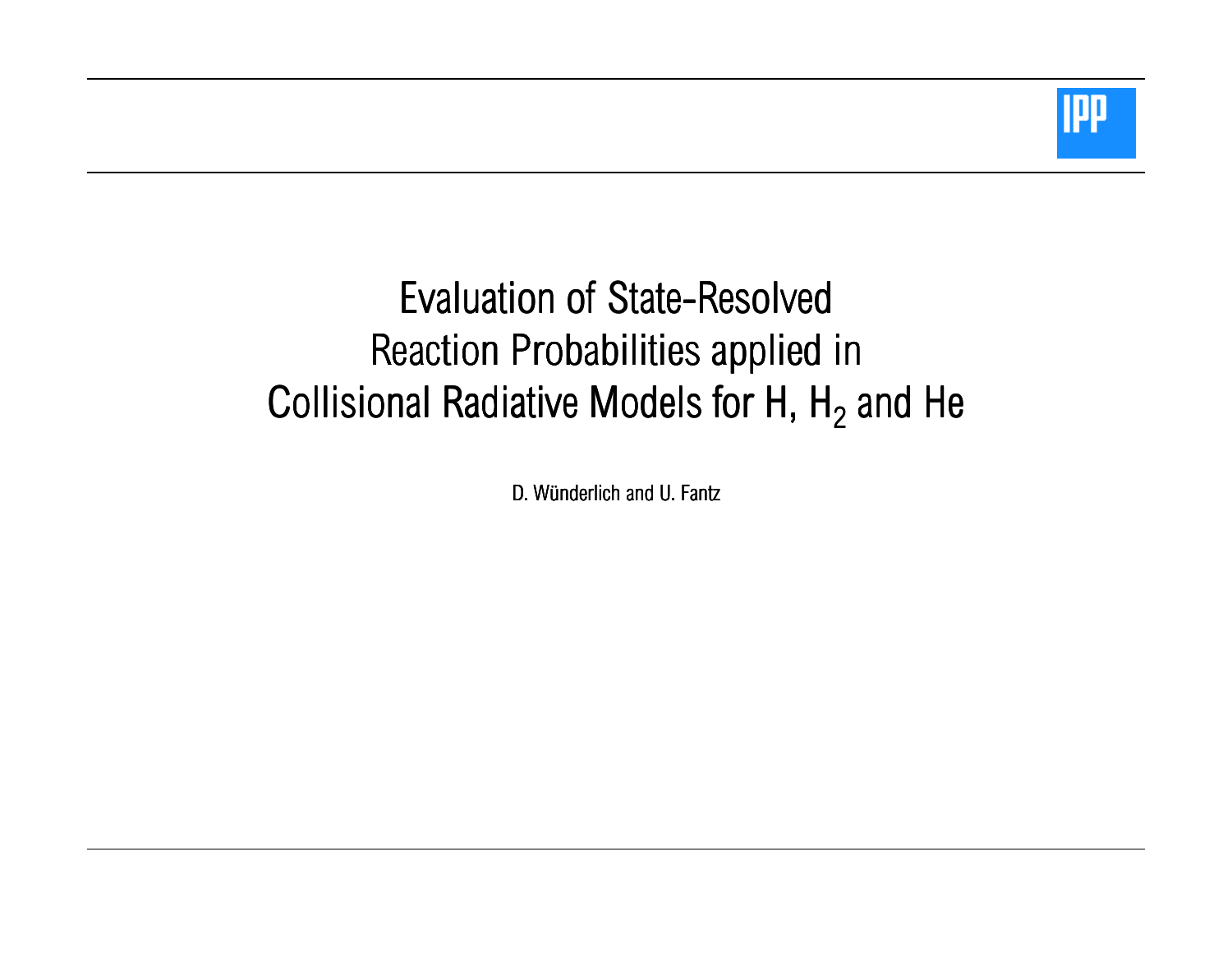### **Atomic and molecular data in CR models:Principle of CR models**

#### **Population models**

- Predict population densities in dependence of plasma parameters  $(T_e, n_e)$ , ground state densities)
- Main field of application: plasma diagnostics
- Low temperature, low pressure plasmas $\Rightarrow$  collisional radiative models

#### **Collisional radiative models**

- Several excited states of the considered atom/molecule
- Balance all relevant exciting and de-exciting reactions
- $\Rightarrow$  Needed: extensive data base with reaction probabilities
- ⇒ Drastically increased complexity for molecules (electronic, vibrational and rotational excitation)

Error bar of model results directly correlates with the quality of the used input data

Critical evaluation of the available data using the flexible solver Yacora

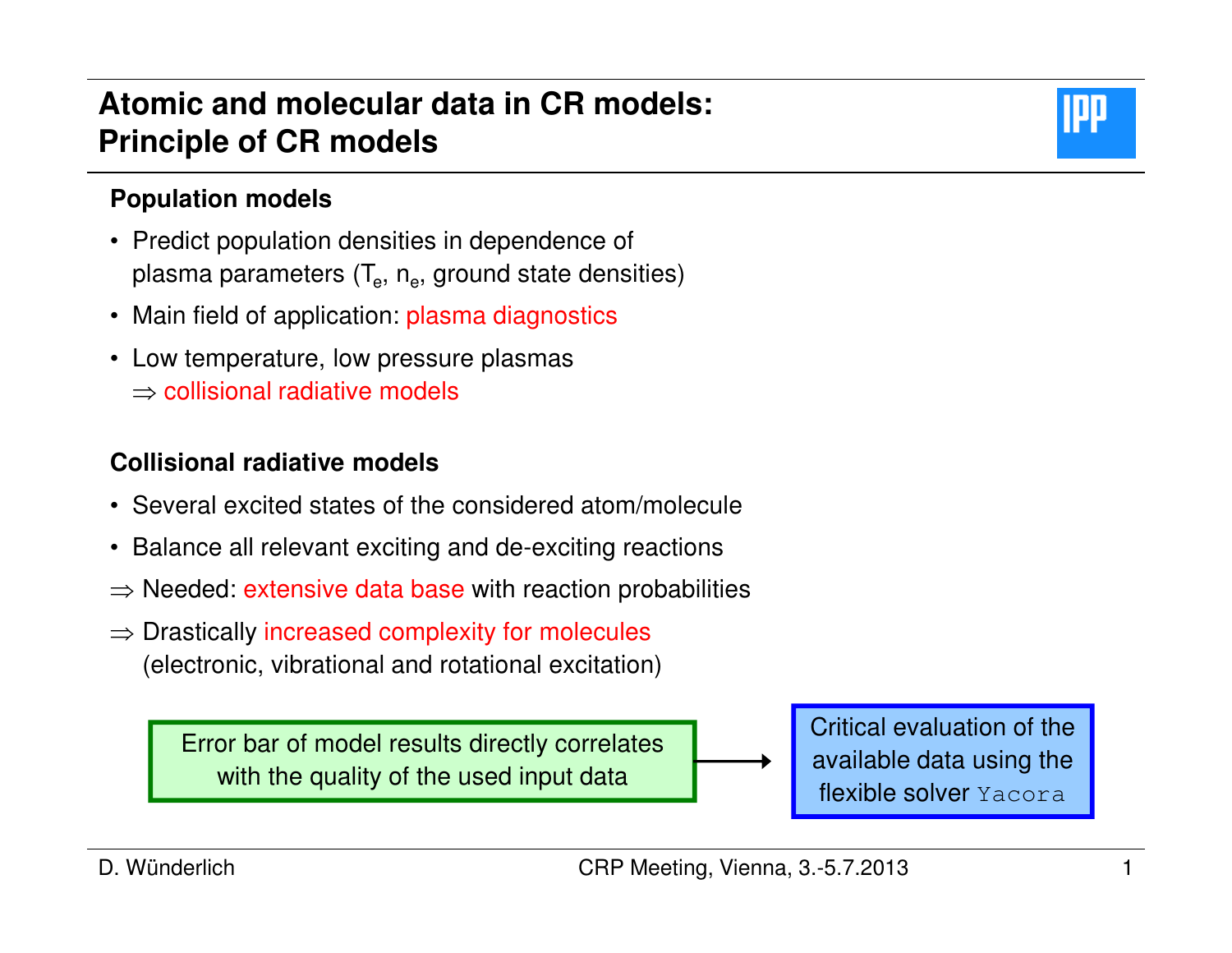

- CR models for light atoms (He and H)
- CR model for  $H_2$  and the used input data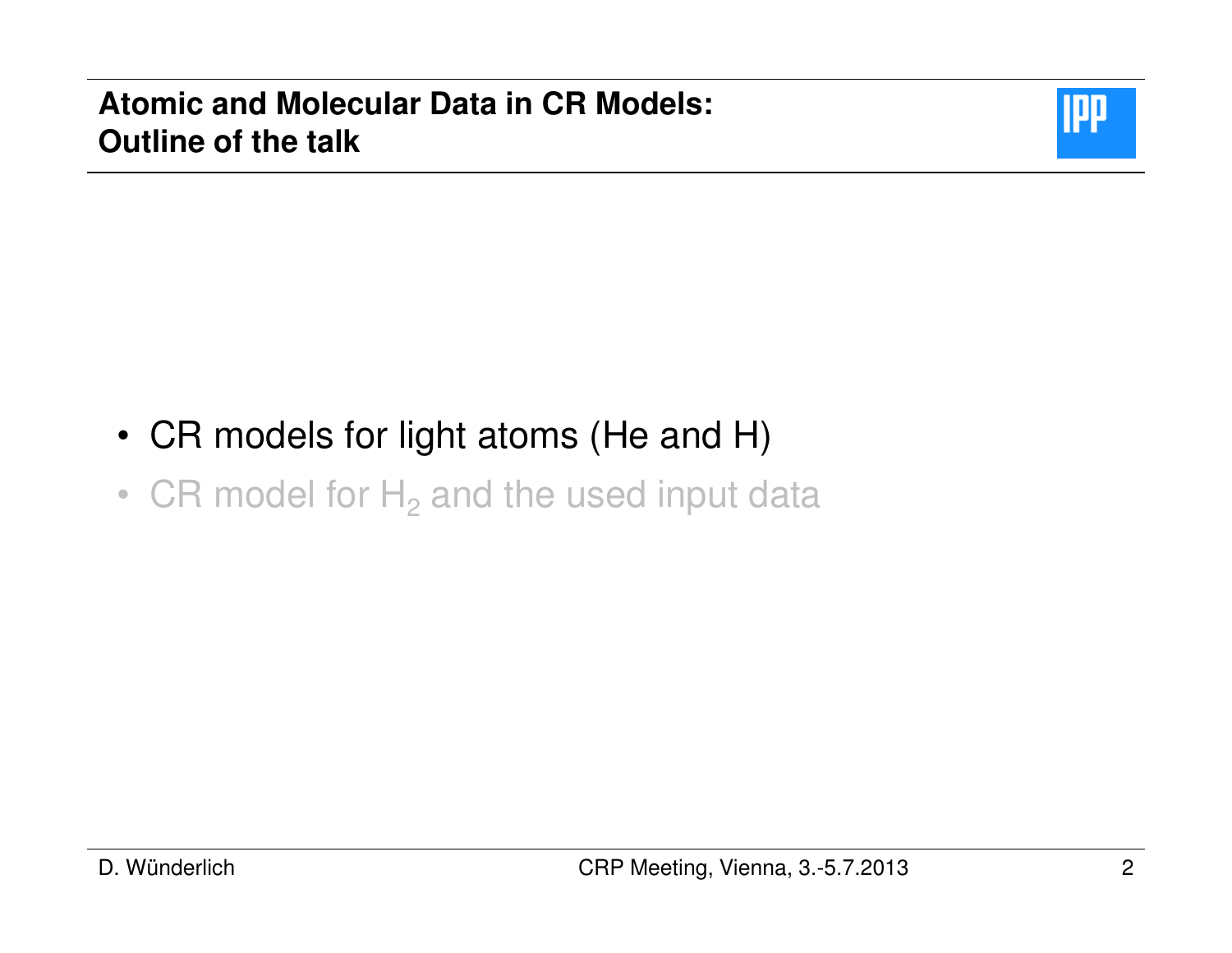### **CR model for helium:Input and main results**

### **CR model for excited states up to n=4**

- Cross sections from Ralchenko
- Optical thickness

#### **Experimental benchmark**

- Microwave driven ECR plasma experiment
- $\mathsf{T}_{\mathrm{e}}$  and  $\mathsf{n}_{\mathrm{e}}$  from Langmuir probe
- Measured population densities:
	- $n_{n=2}$ : white light absorption spectroscopy
	- $n_{n=3}$ : optical emission spectroscopy

Excellent agreement of CR model results with measured population densities

 $\checkmark$ 



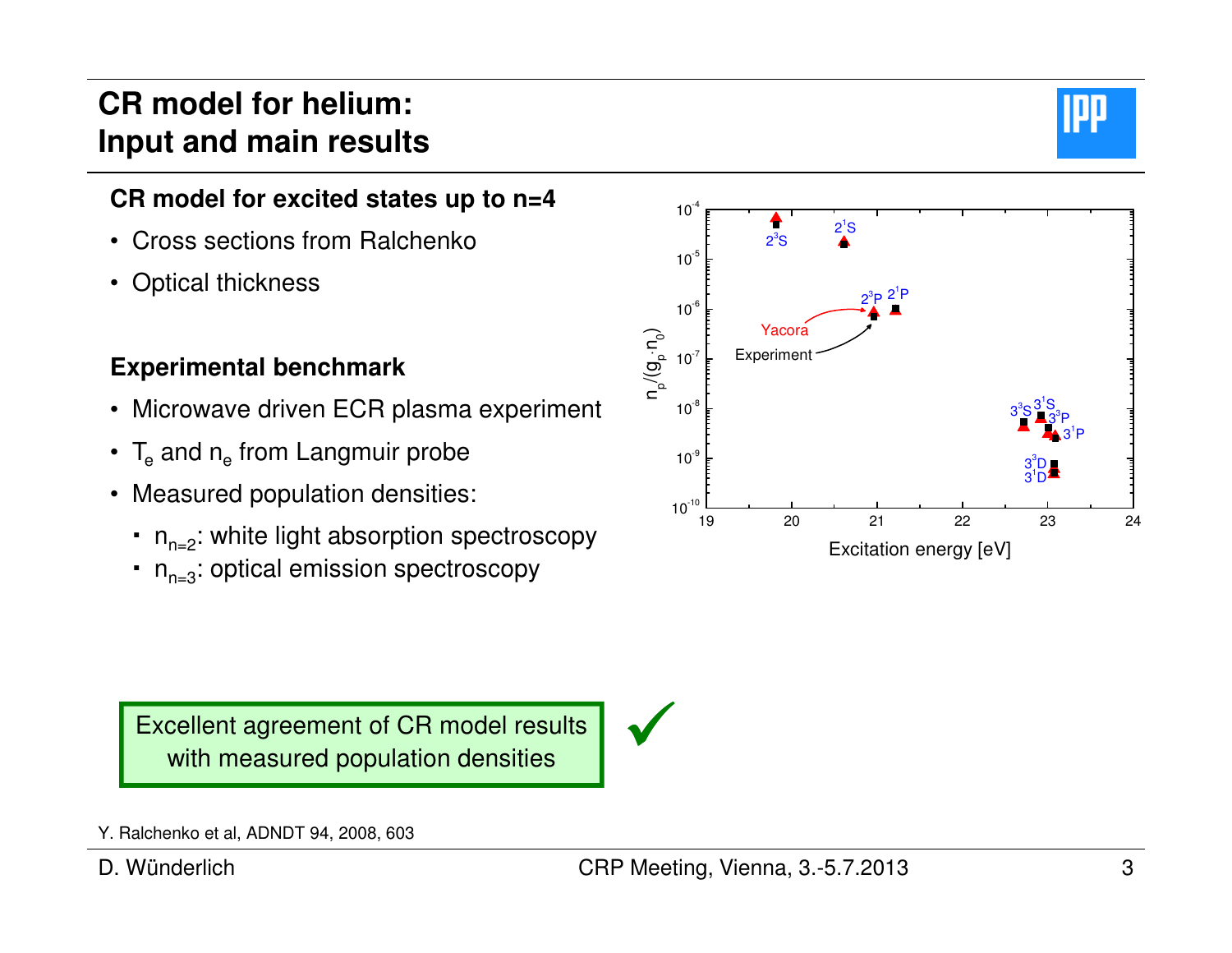### **CR model for atomic hydrogen:Different excitation channels**



#### **Excitation of atomic hydrogen…**



Huge number of free parameters⇒ Evaluation needs a lot of time and experience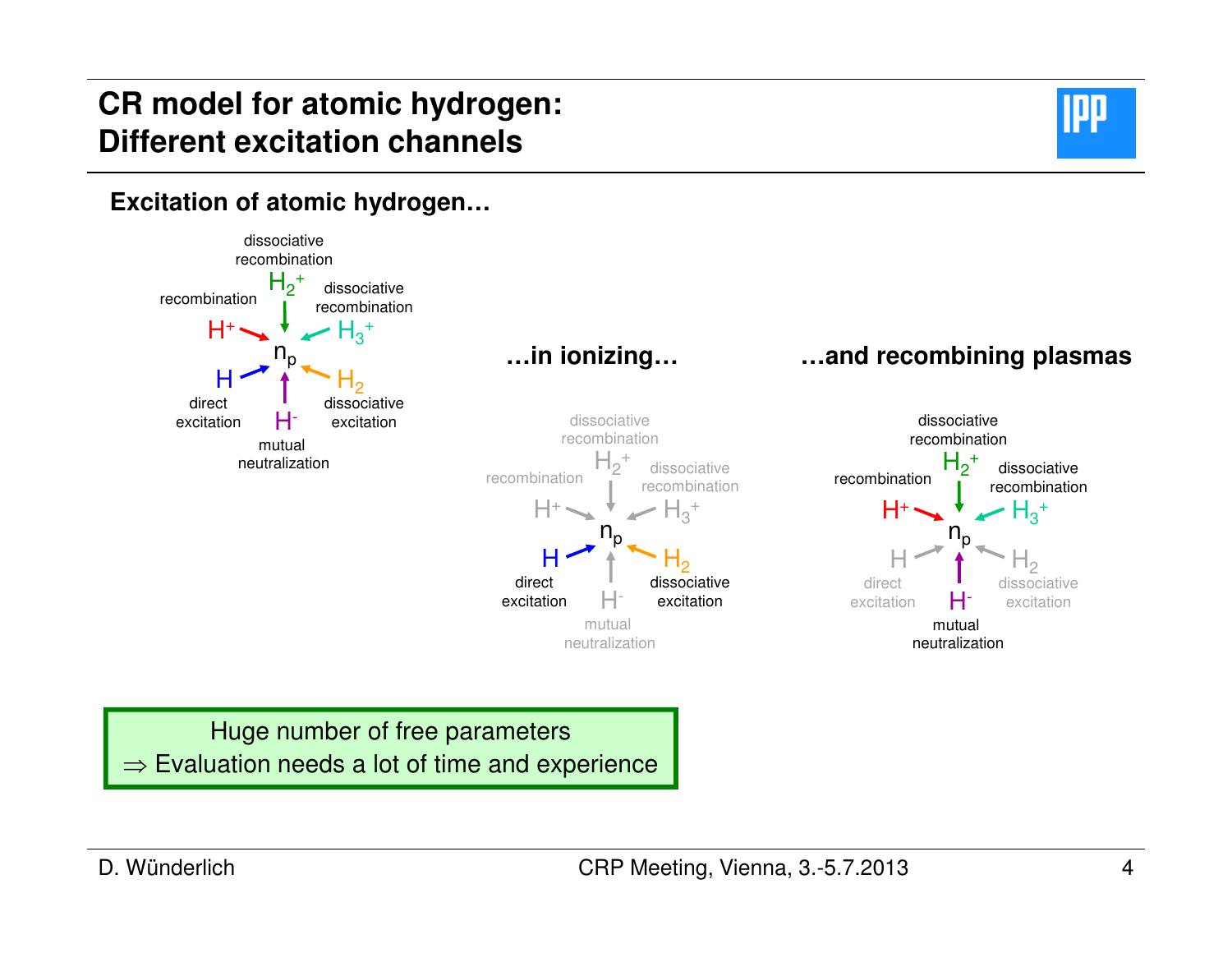### **CR model for atomic hydrogen:Cross sections for direct excitation**

### **Data from Janev report**

- Compilation of recent calculations and measurements
- Low energies (E $_{\rm e}$ <40 eV): discontinuity between cross sections for 1 $\rightarrow$ 5 and 1 $\rightarrow$ 6
	- Reason: different primary data sources (R-Matrix, semi empirical modification of Born-Bethe)
	- Solution: fit of rate coefficients
	- Result: excellent agreement of measurement and model for ionizing plasma with known  $\mathsf{T}_{\mathrm{e}}$  and  $\mathsf{n}_{\mathrm{e}}$

Benchmarked set of rate coefficients for direct excitation

- R. Janev et al, JÜL-4105, Forschungszentrum Jülich, 2003D. Wünderlich et al, JQSRT 110, 2009, 62
- CRP Meeting, Vienna, 3.-5.7.2013

 $\checkmark$ 



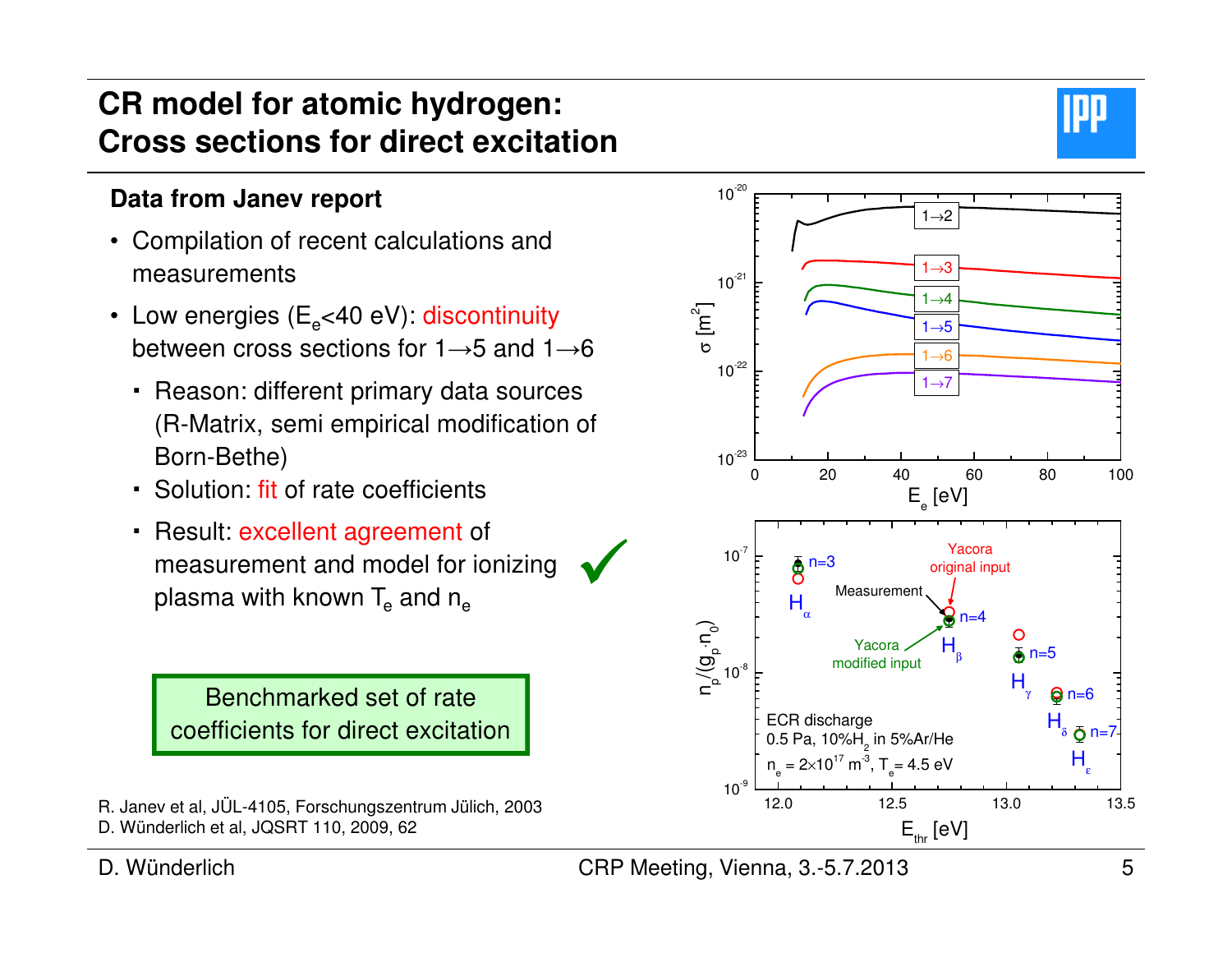### **CR model for atomic hydrogen:Dissociative recombination of molecular ions**



#### Dissociative recombination of H<sub>2</sub><sup>+</sup>

- Total cross section and branching ratio: Janev
- Extrapolation performed
	- For low ( $E_{\rm e}$ <0.5 eV) and high electron energies  $(E_e > 10 eV)$
	- For high (v>5) vibrational excitation in  $\mathsf{H}_2^+$

#### **Dissociative recombination of H3<sup>+</sup>**

- Total cross section: Janev
- Two reaction channels:

 $H_3^+(v) + e^- \rightarrow H + H + H$ 

 $H_3^+(v) + e^- \rightarrow H_2 + H^*$ 

- Branching ratio: Storage ring (Datz)
- 2nd channel: quantum state distribution?Kulander et al: only n=1 and n=2 for low  $\mathsf{E}_\mathrm{e}$

D. Wünderlich

#### CRP Meeting, Vienna, 3.-5.7.2013<sup>6</sup>



R. Janev et al, JÜL-4105, Forschungszentrum Jülich, 2003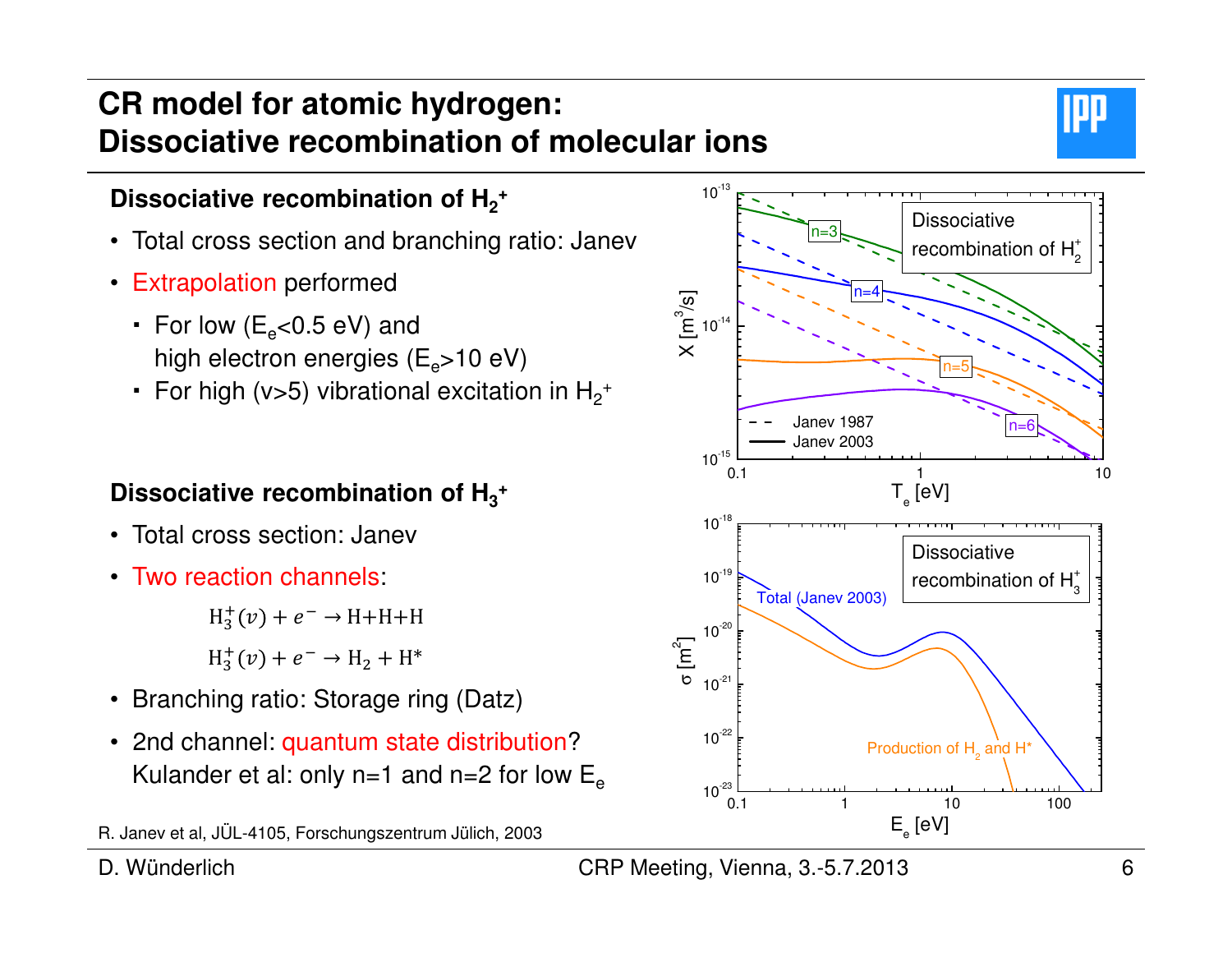### **CR model for atomic hydrogen:Benchmark at a magnetized plasma expansion**



#### **Magnetized plasma expansion at TU/e:**

- Cascaded arc, P<sub>input</sub>=6.8 kW
- Axial magnetic field (14 mT, generated by Helmholtz coils)
- $\textsf{P}_\textsf{source}{=}\textsf{10}^{\textsf{4}}$  Pa,  $\textsf{P}_\textsf{vesse}{}$ ≈8 Pa  $\Rightarrow$  supersonic plasma expansion
- Pressure of plasma jet approaches background pressure after ≈20 cm
	- $\Rightarrow$  Shock front and transition red plasma  $\rightarrow$  blue plasma

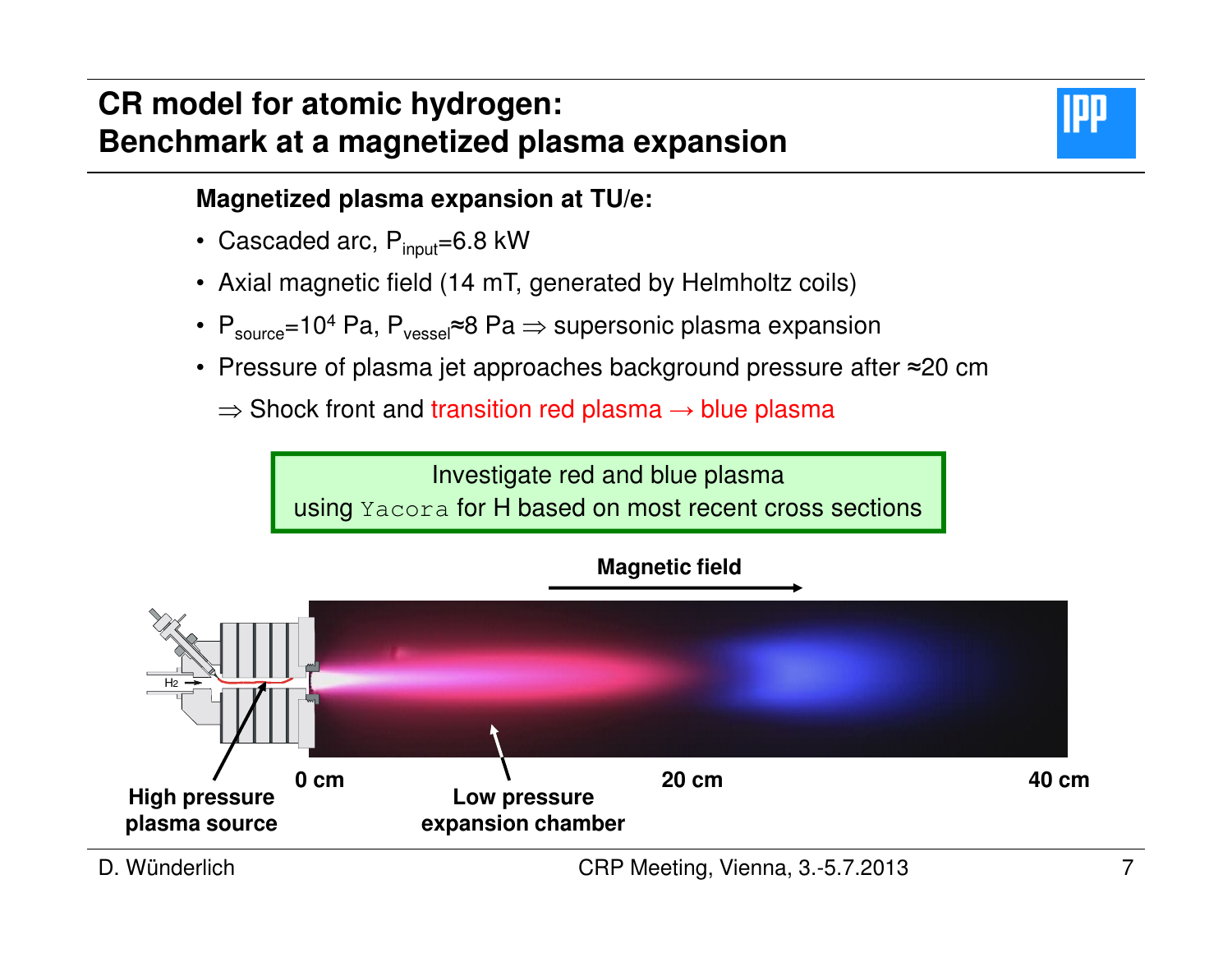### **CR model for atomic hydrogen:Benchmark at a magnetized plasma expansion**

#### **Input: population densities and plasma parameters**

- $\,$  n $_{\sf n=1}$ : TALIF
- $n_{n=2}$ : absorption spectroscopy (TDLAS)
- $~\mathsf{n}_{\mathsf{n}\geq 3}$ : emission spectroscopy
- Electron temperature:
	- Fulcher emission (red plasma)
	- Langmuir double probe (<mark>blue plasma</mark>)
- Electron density:
	- Saha equation (red plasma)
	- Langmuir double probe (<mark>blue plasma</mark>)



Locally resolved plasma parameters



D. Wünderlich

IU!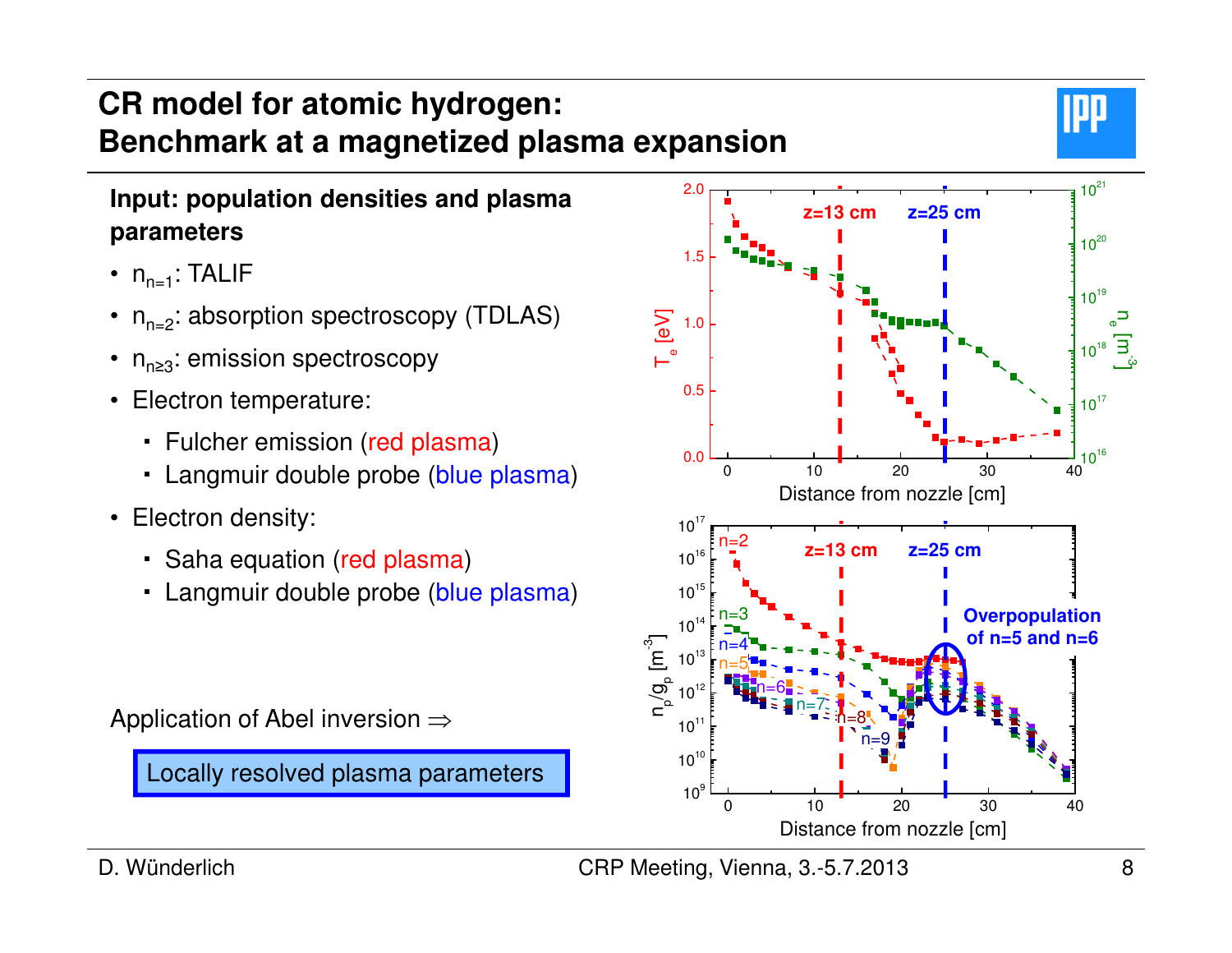## **CR model for atomic hydrogen:Benchmark at a magnetized plasma expansion**

 $\checkmark$ 

### **Compare experiment with model for red and blue plasma**

- Excellent agreement
- Correct prediction of overpopulation of  $n=4,5$  and 6

### **Mutual Neutralization of H2<sup>+</sup> and H−:**

• Two reaction channels:

 $H_2^+(v) + H^- \rightarrow H_2^* + H$ 

 $H_2^+(v) + H^- \rightarrow H_2 + H^*$ 

Cross sections from Janev and Eerden, respectively.

 $\mathsf{CR}$  model  $\Rightarrow$  Mixture of both channels

### Influence of  $H_3$ <sup>+</sup>

• Needs to be considered in order to fulfill quasi neutrality



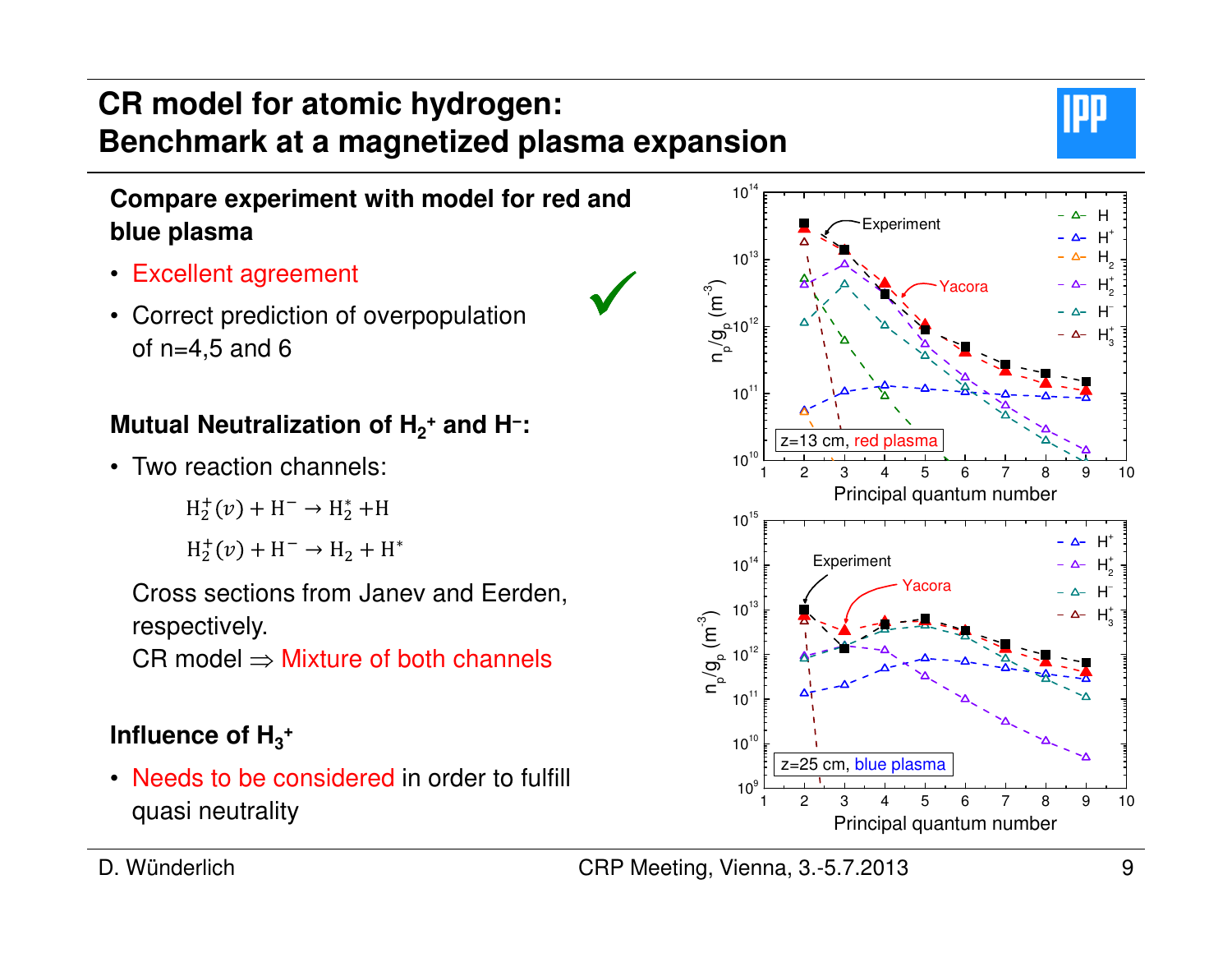### **CR model for atomic hydrogen:Benchmark at a tandem type negative hydrogen ion source**

#### **Negative ion source prototype for ITER NBI at IPP Garching**

- Plasma generation in driver  $(P_{BF} \leq 100$  kW per driver)
- Reduce T $_{\rm e}$ : magnetic filter field
- Reduce co-extracted electrons: bias voltage (plasma grid against source walls and bias plate)
- Conversion of atoms and positive ions at caesiated surface of plasma grid



Investigate ionizing and recombining **plasma using** Yacora <mark>for H</mark>

IPP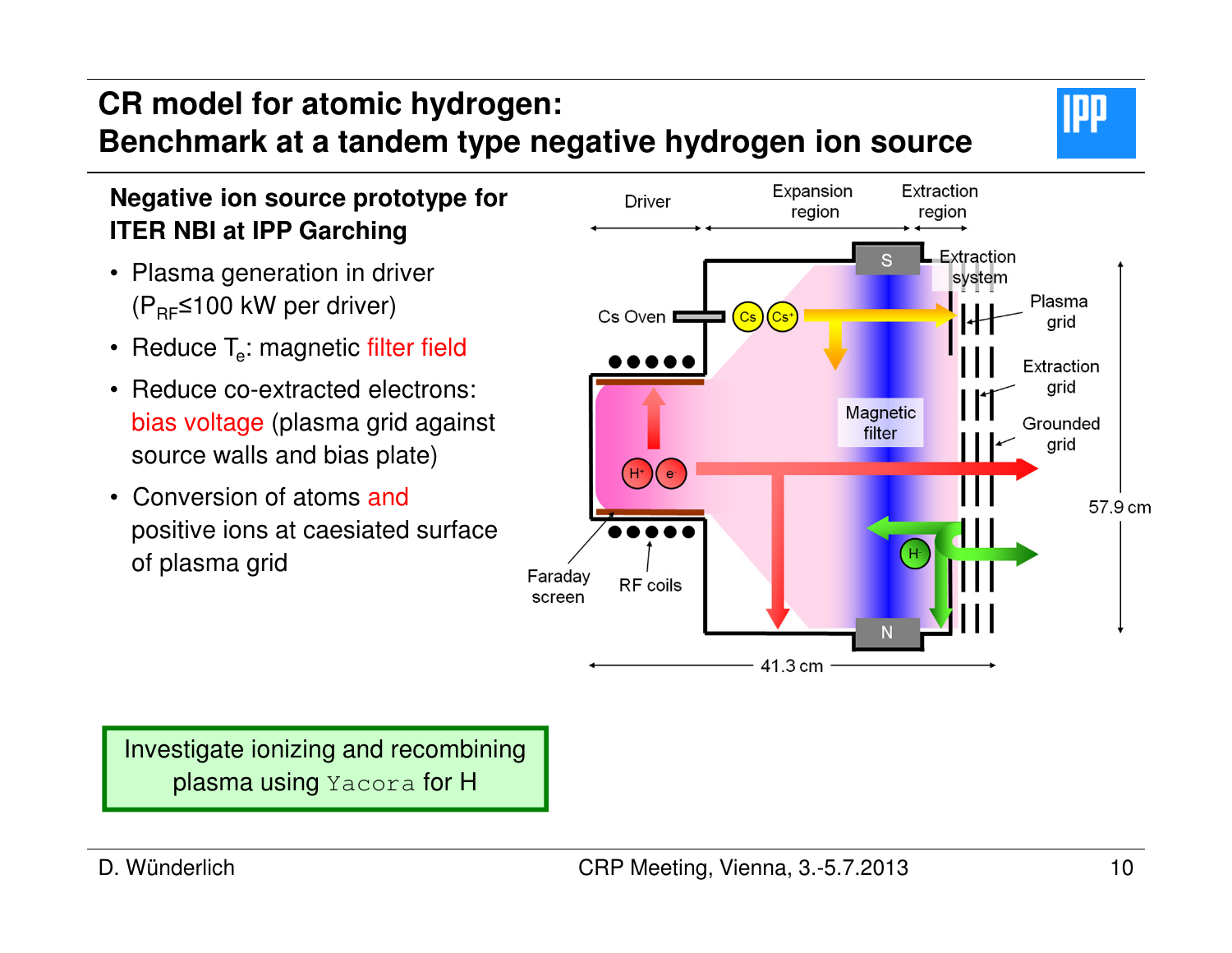### **CR model for atomic hydrogen:Benchmark at a tandem type negative hydrogen ion source**

 $\checkmark$ 

#### **Ionizing plasma in the Driver**

- Good agreement of model with OES
- $T_{\rm e}$  and  $n_{\rm e}$  agree reasonably well with Langmuir probe results
- Relevant excitation channels: Direct excitation and dissociative excitation

#### **Recombining plasma in the expansion region**

• In some cases no fit of model to measurements possible at all

Influence of gradients in the plasma parameters (caused by magnetic filter?)New IPP test facility ELISE: combine OES with tomography for obtaining locally resolved emission





D. Wünderlich

**IPP**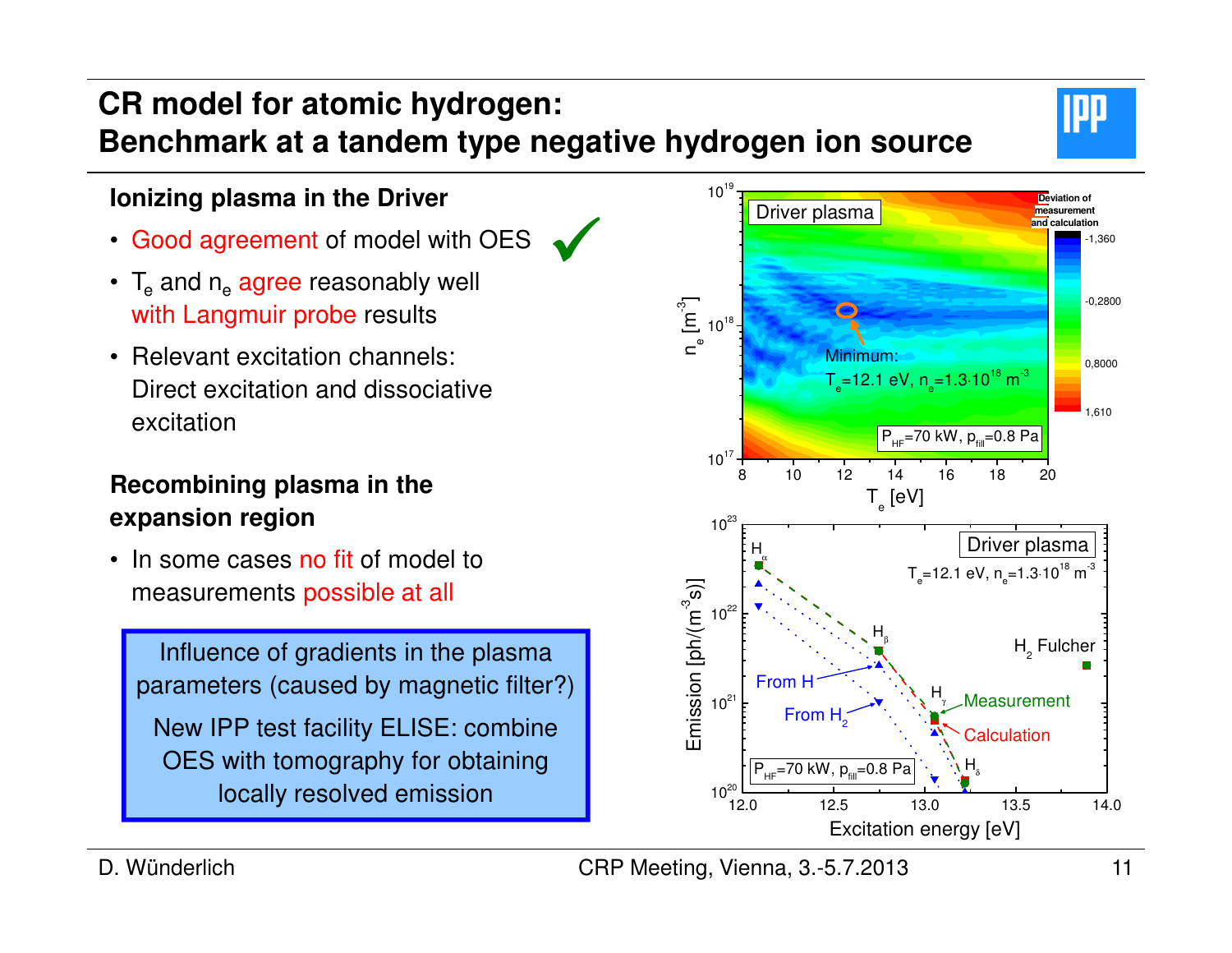

- CR models for light atoms (He and H)
- CR model for  ${\sf H_2}$  and the used input data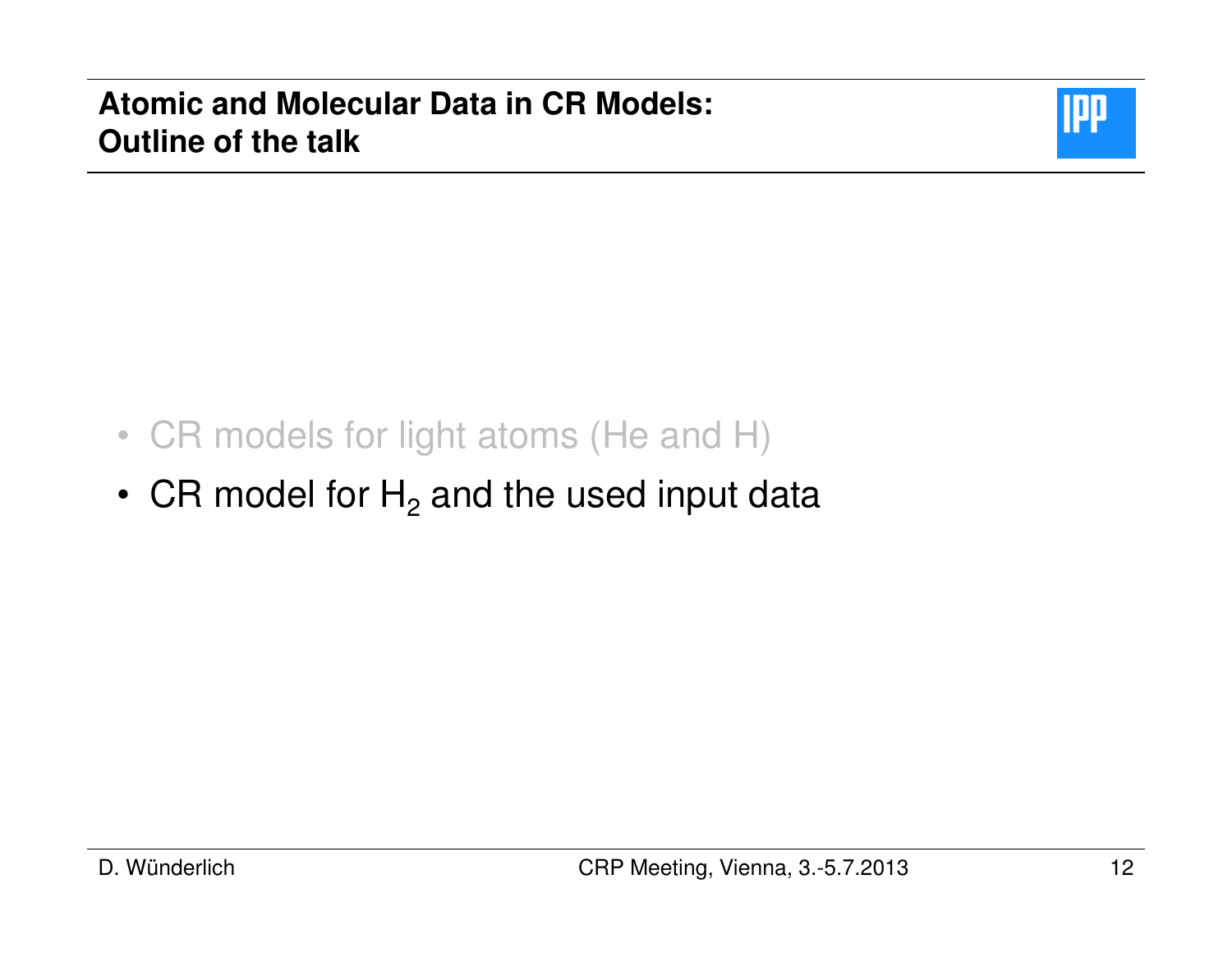### **Reaction probabilities for molecular hydrogen:CR model for H2**



#### **Large number of excited states**

• Electronic excitation

**IPP**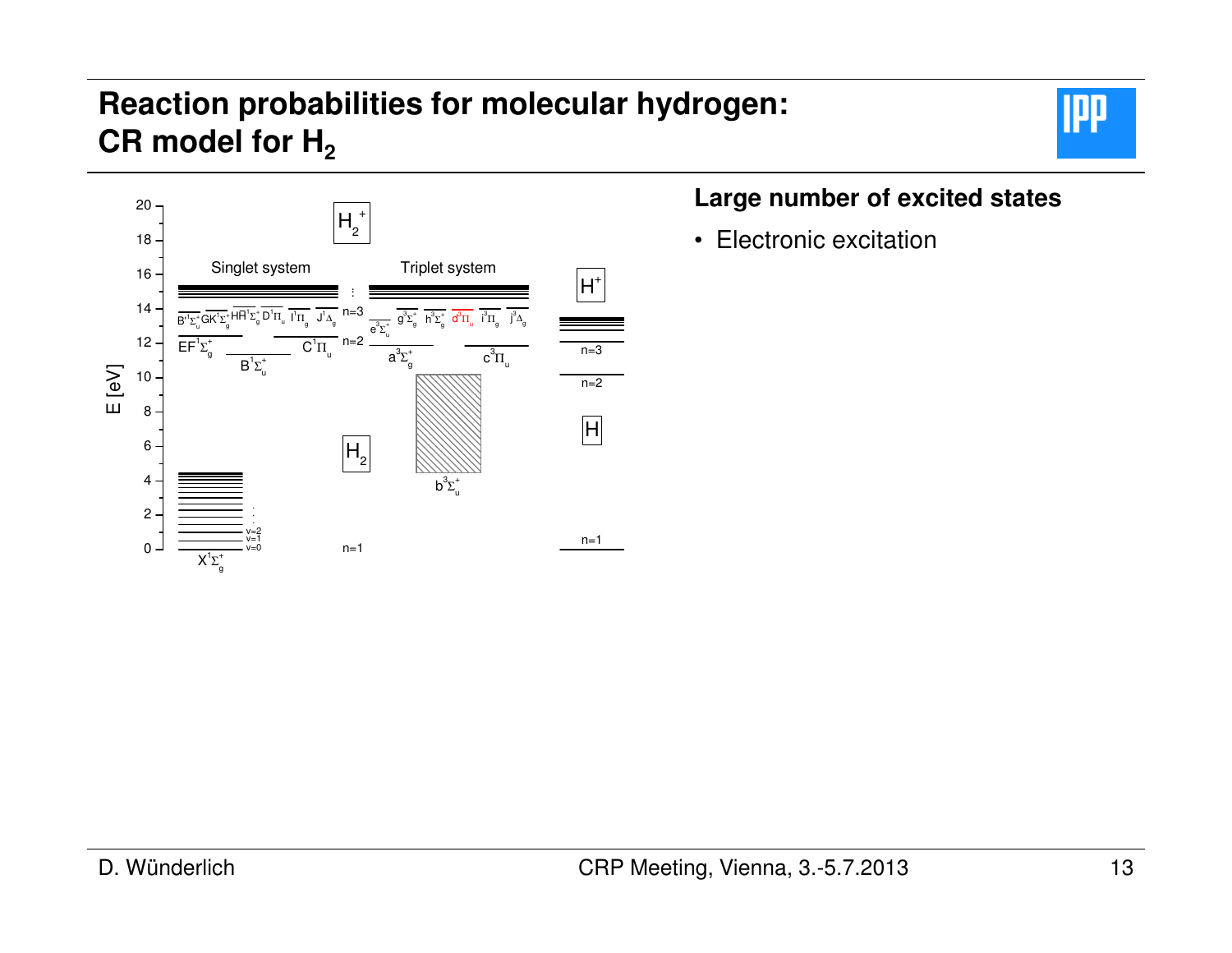### **Reaction probabilities for molecular hydrogen:CR model for H2**





#### **Large number of excited states**

- Electronic excitation
- Vibrational excitation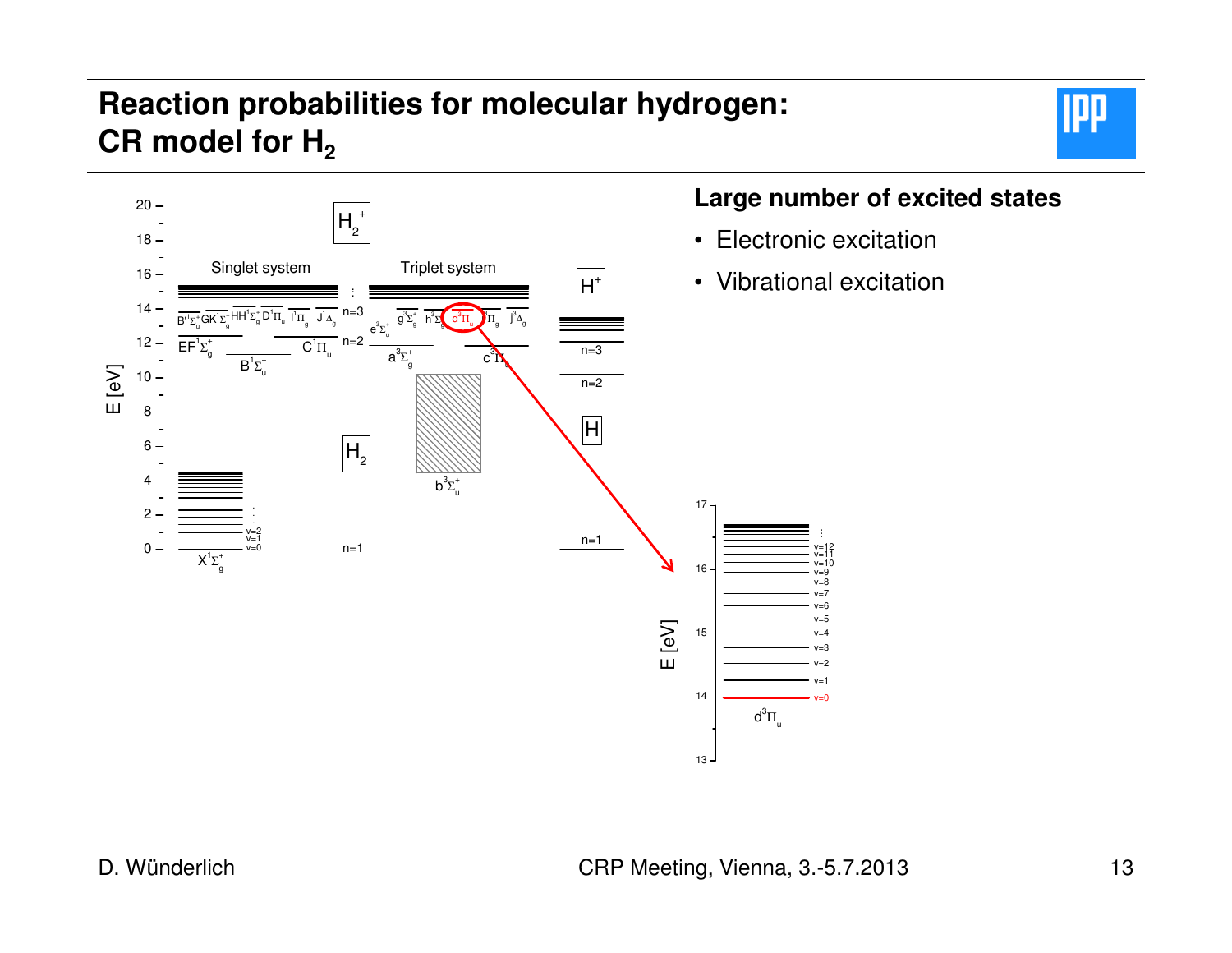### **Reaction probabilities for molecular hydrogen:CR model for H2**





D. Wünderlich

#### CRP Meeting, Vienna, 3.-5.7.2013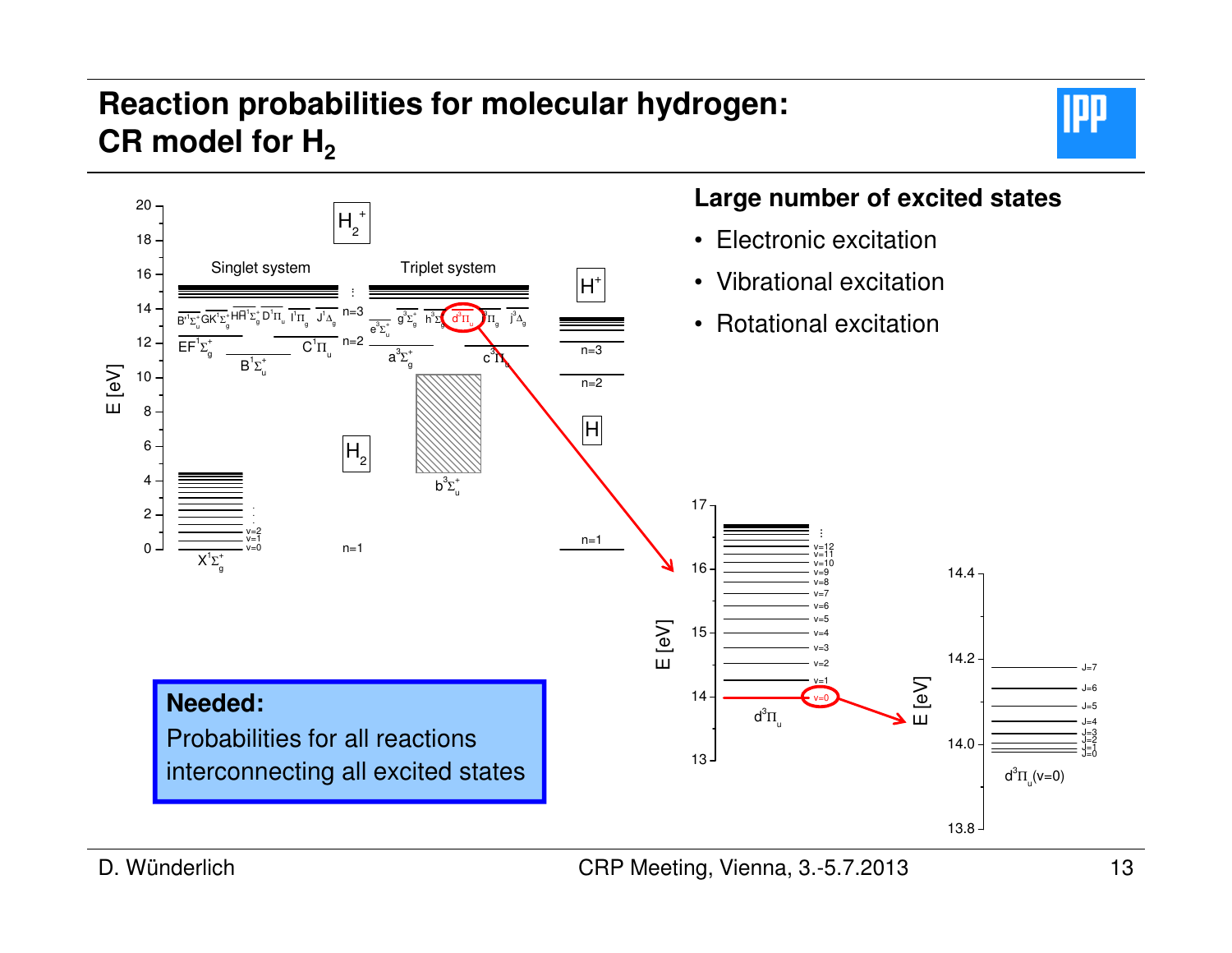#### D. Wünderlich

### **Reaction probabilities for molecular hydrogen:Cross sections for electron collision excitation**

#### **Literature:**

- Only few vibrationally or rotationally resolved data
- Excitation from the ground state:
	- Contradictions between cross sections from different data sources
	- Most excited states of n=2 and n=3: too few reliable data
	- States of n>3: no reliable data
- Excitation between excited states:
	- Almost no reliable data
- Two "data sets" up to n=3  $\,$ 
	- Miles (1972, semi empiric)
	- Janev (2003, summary of recent measurements and calculations)





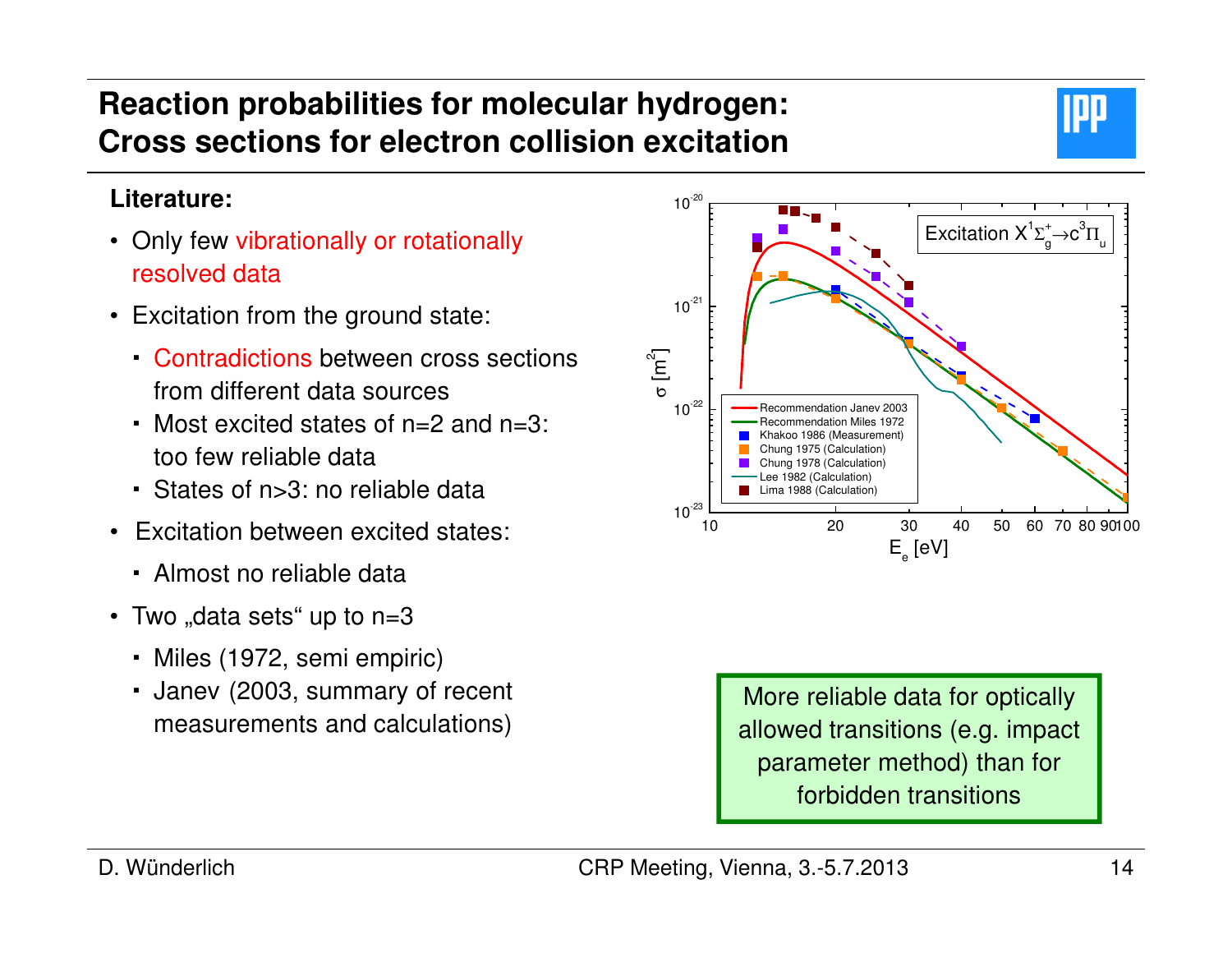#### D. Wünderlich

 $10^{-21}$ 

 $10^{-20}$ 

### **Reaction probabilities for molecular hydrogen:Cross sections for electron collision excitation**

#### **Literature:**

- Only few vibrationally or rotationally resolved data
- Excitation from the ground state:
	- Contradictions between cross sections from different data sources
	- Most excited states of n=2 and n=3: too few reliable data
	- States of n>3: no reliable data
- Excitation between excited states:
	- Almost no reliable data
- Two "data sets" up to n=3  $\,$ 
	- Miles (1972, semi empiric)
	- Janev (2003, summary of recent measurements and calculations)



More reliable data for optically allowed transitions (e.g. impact parameter method) than for forbidden transitions



 Recommendation Janev 2003Recommendation Miles 1972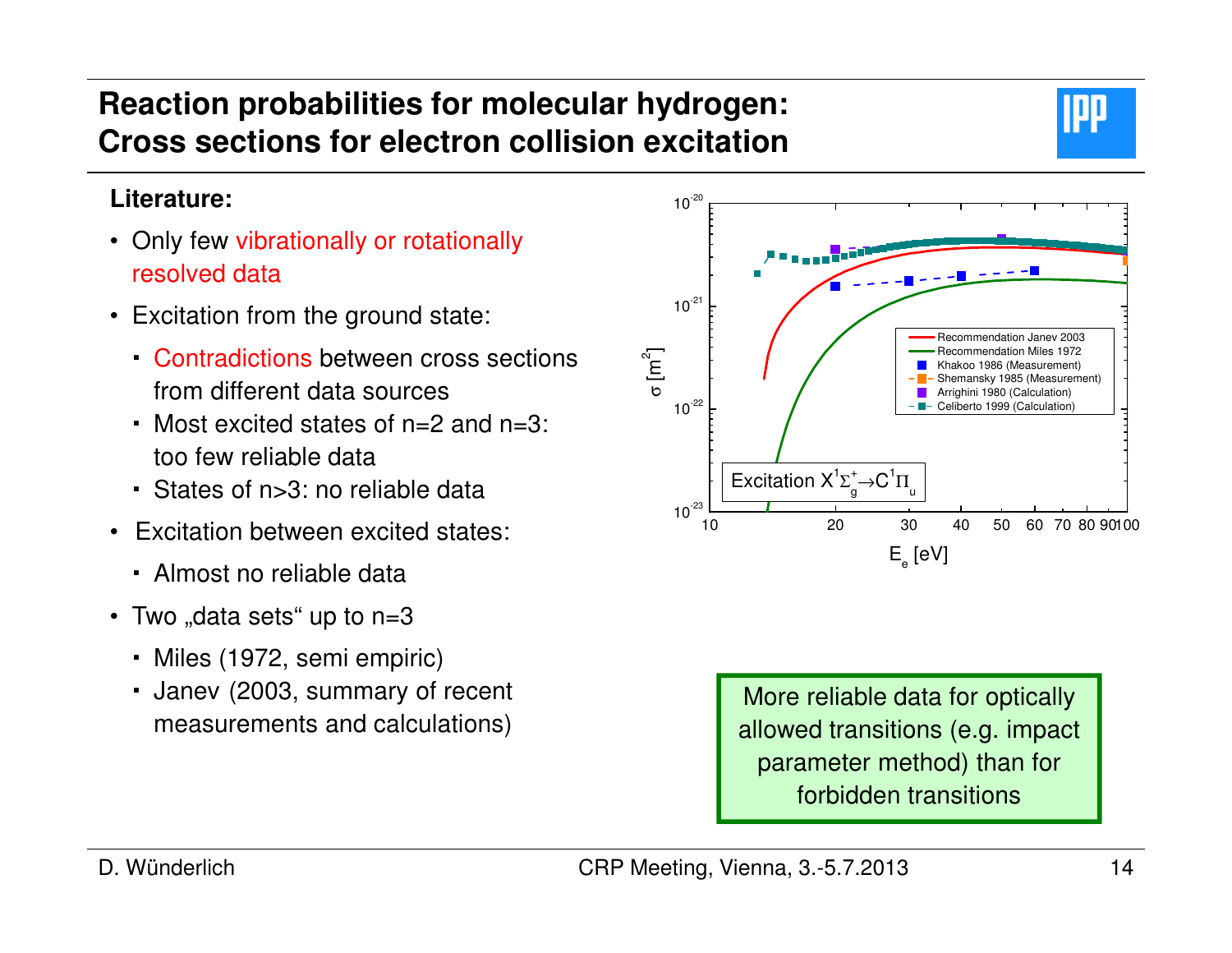### **Reaction probabilities for molecular hydrogen:Cross sections for electron collision excitation**

#### **Literature:**

- Only few vibrationally or rotationally resolved data
- Excitation from the ground state:
	- Contradictions between cross sections from different data sources
	- Most excited states of n=2 and n=3: too few reliable data
	- States of n>3: no reliable data
- Excitation between excited states:
	- Almost no reliable data
- Two "data sets" up to n=3  $\,$ 
	- Miles (1972, semi empiric)
	- Janev (2003, summary of recent measurements and calculations)





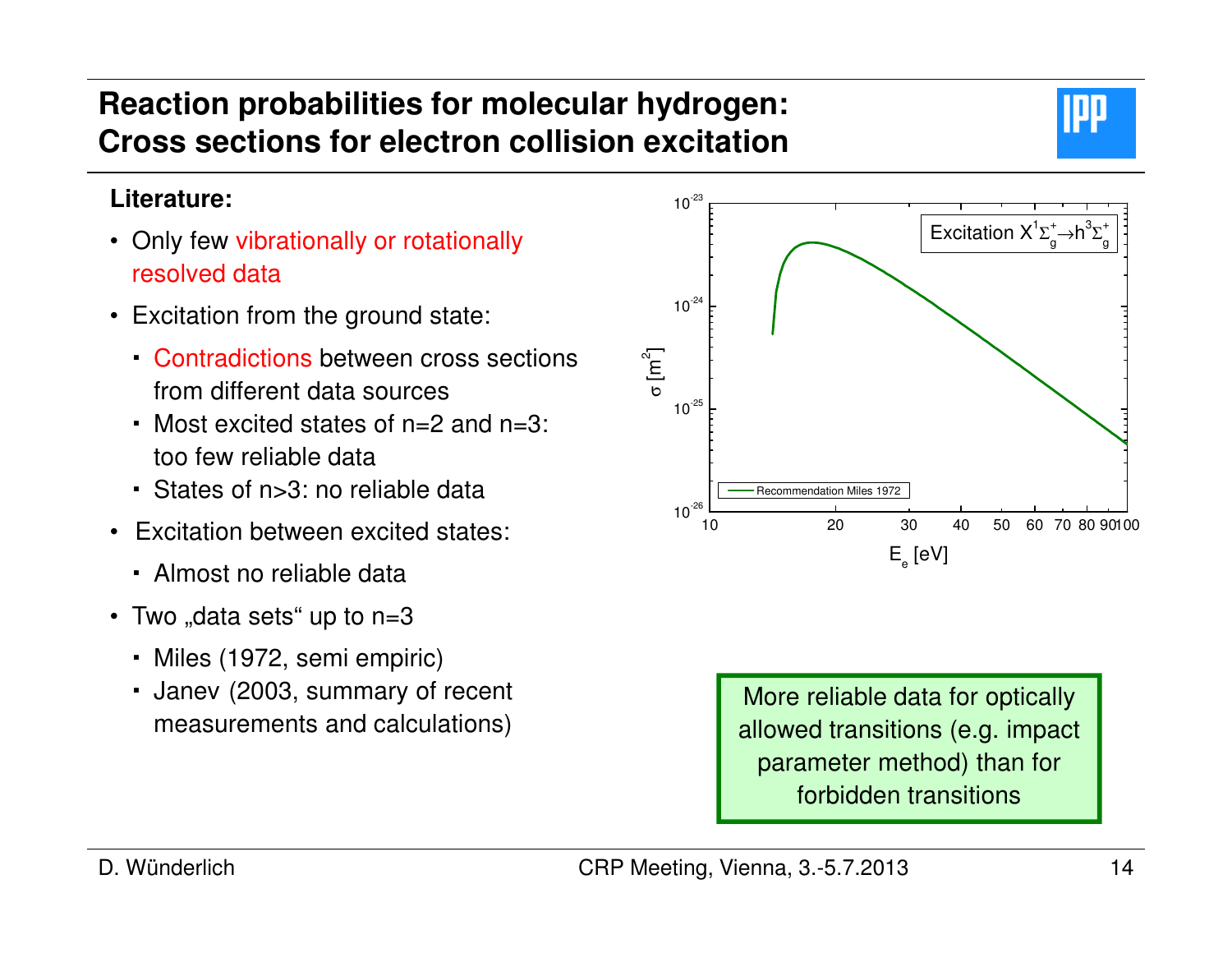

**Use Janev or Miles. Excitation to states with n>3?**



D. Wünderlich

#### CRP Meeting, Vienna, 3.-5.7.2013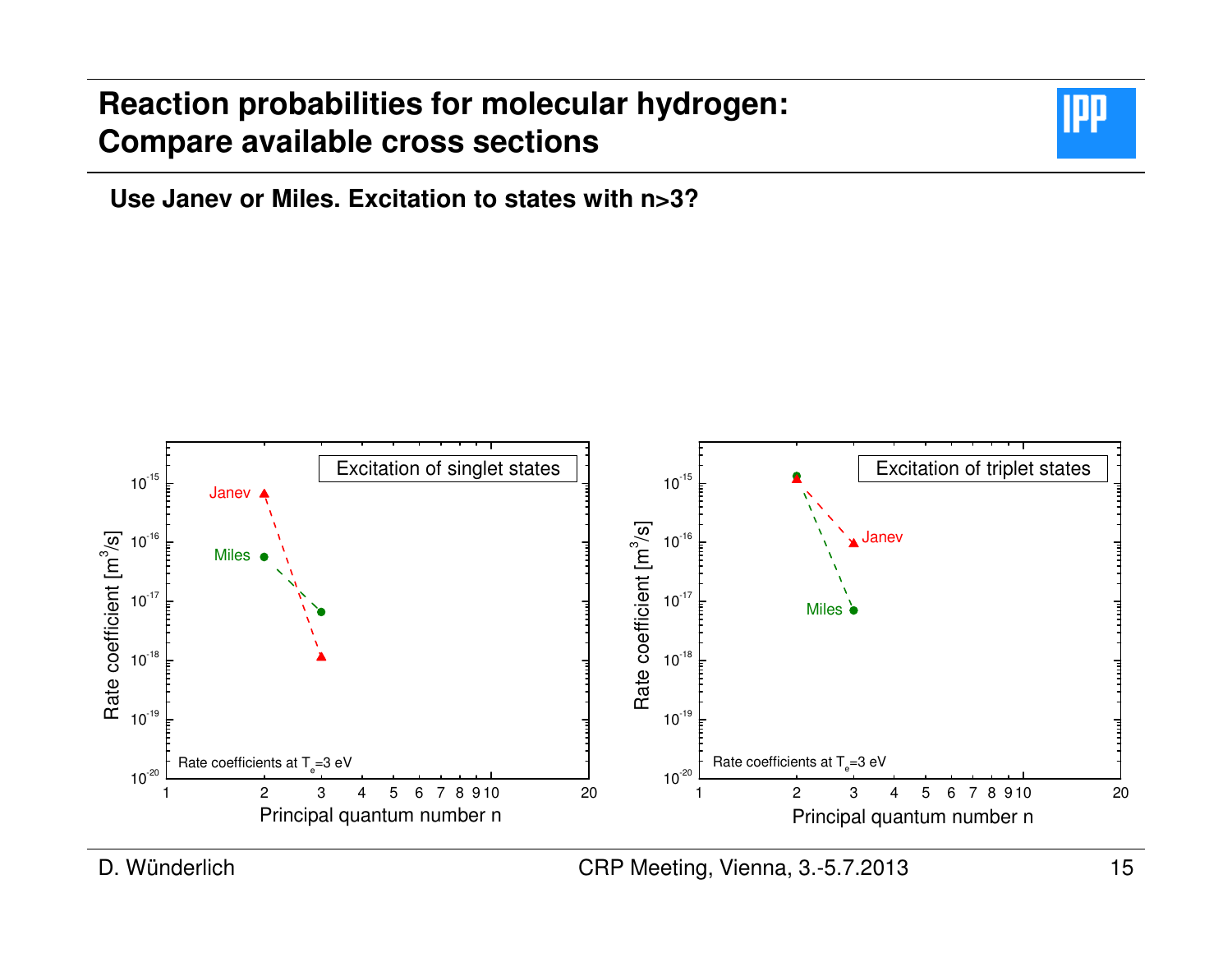

**Use Janev or Miles. Excitation to states with n>3?**

• Scaling used in the Sawada CR model (based on H-like He)



D. Wünderlich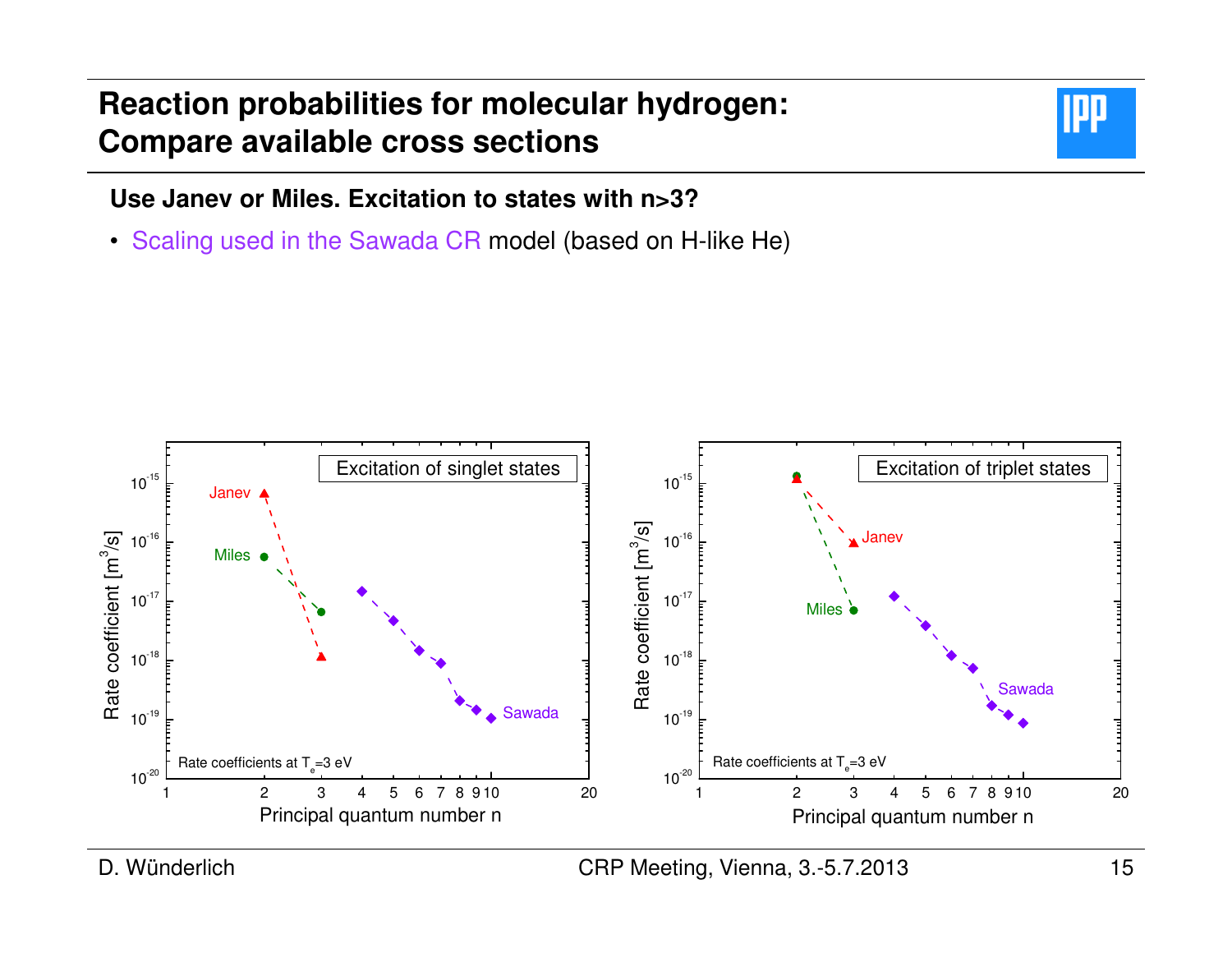

#### **Use Janev or Miles. Excitation to states with n>3?**

- Scaling used in the Sawada CR model (based on H-like He)
- Gryzinski method



D. Wünderlich

#### CRP Meeting, Vienna, 3.-5.7.2013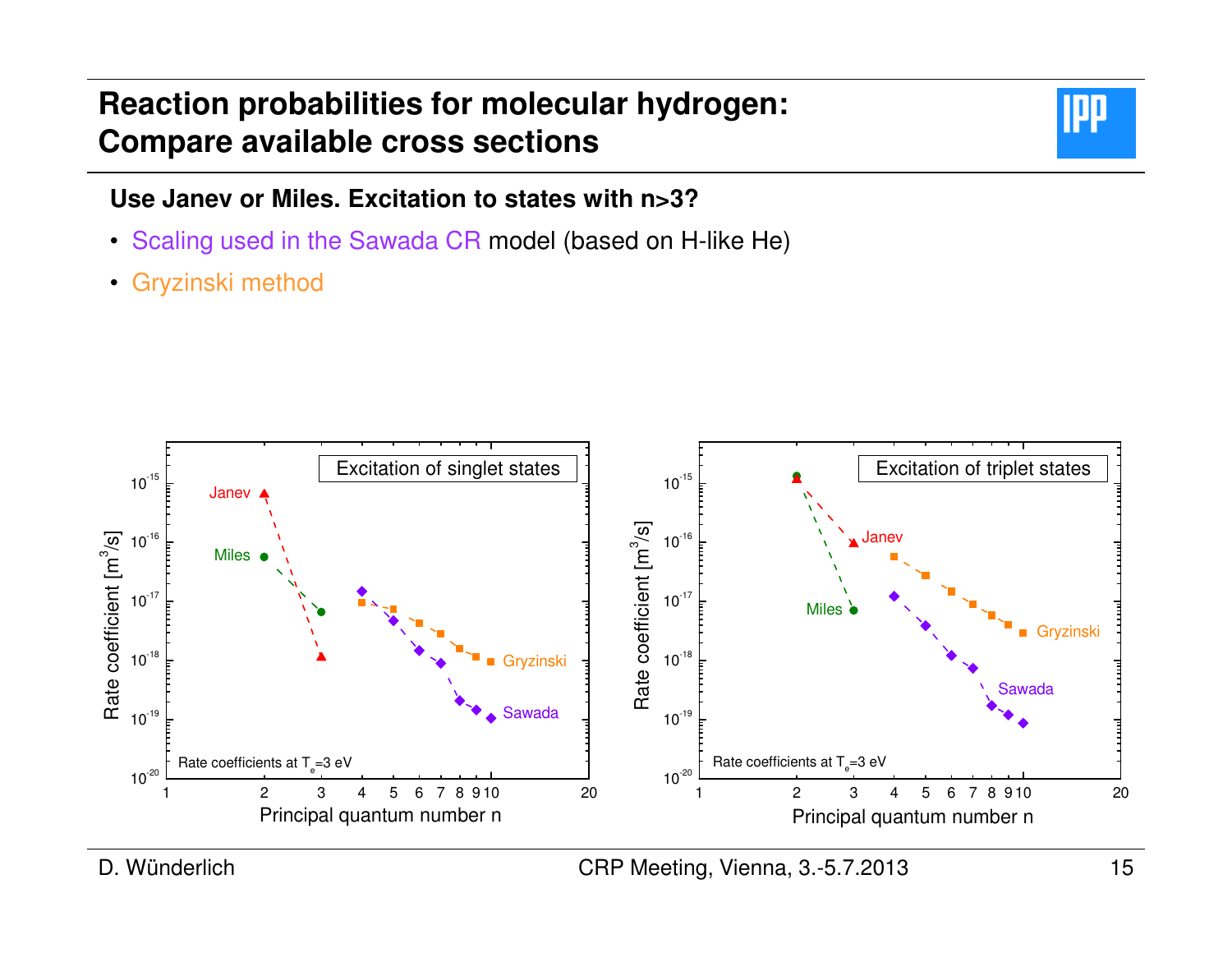

#### **Use Janev or Miles. Excitation to states with n>3?**

- Scaling used in the Sawada CR model (based on H-like He)
- Gryzinski method
- Extrapolation based on formulae suggested by Janev $^{[2]}$ :

$$
\sigma(X^1 \to N\Lambda_u) = \left(\frac{N_0}{N}\right)^3 \left(\frac{\Delta E_{N_0}}{\Delta E_N}\right) \cdot \sigma(X^1 \to N_0\Lambda_u) \qquad \sigma(X^1 \to N\Lambda_g) = \left(\frac{N_0}{N}\right)^6 \left(\frac{\Delta E_{N_0}}{\Delta E_N}\right) \cdot \sigma(X^1 \to N_0\Lambda_g)
$$



D. Wünderlich

#### CRP Meeting, Vienna, 3.-5.7.2013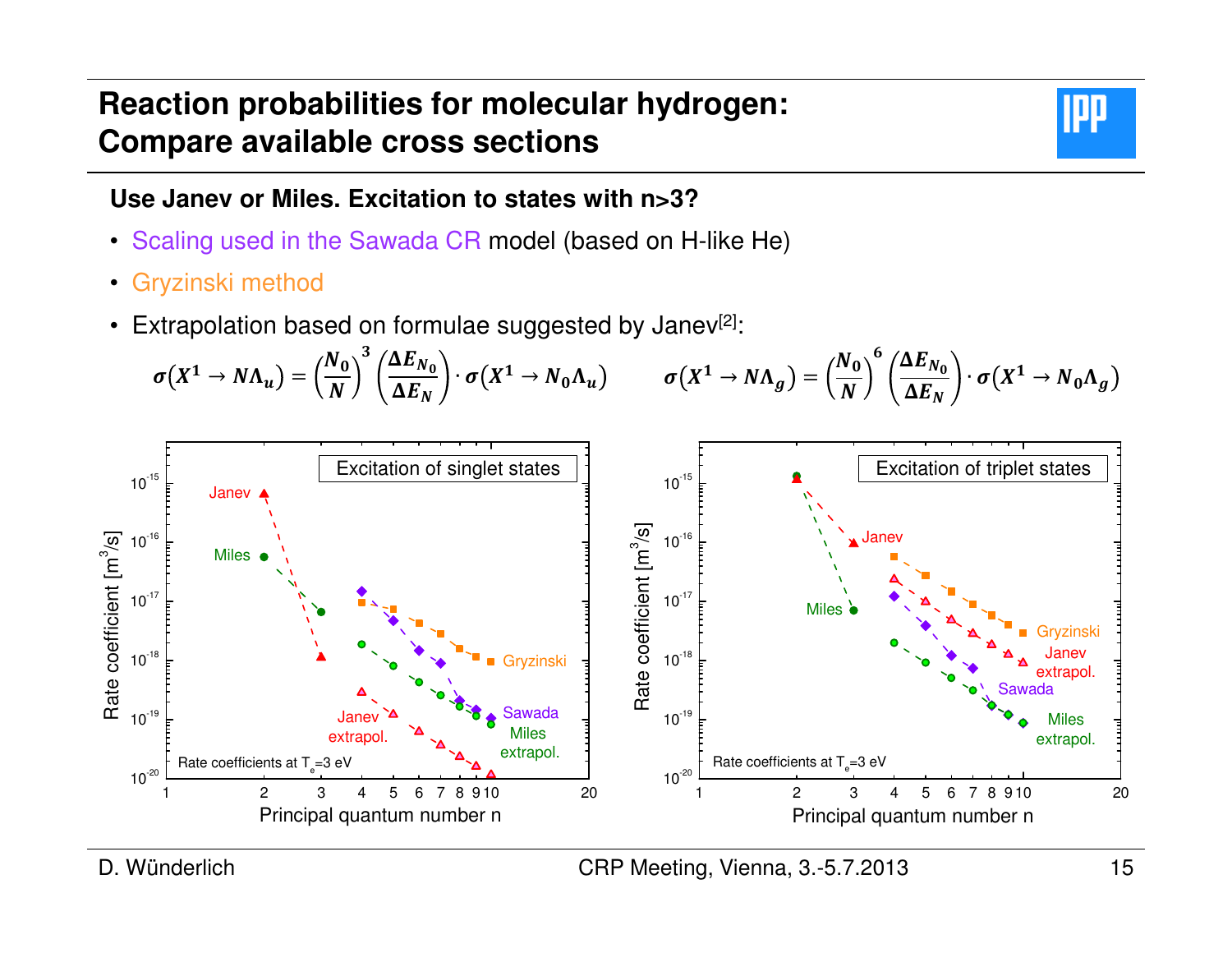#### **Compare CR model results with experiment**

- Calculations based on Miles or Sawada
- Higher excited states (n>3): Janev scaling

Better agreement between model and experiment for the (outdated and semiempiric) Miles data



D. Wünderlich

CRP Meeting, Vienna, 3.-5.7.2013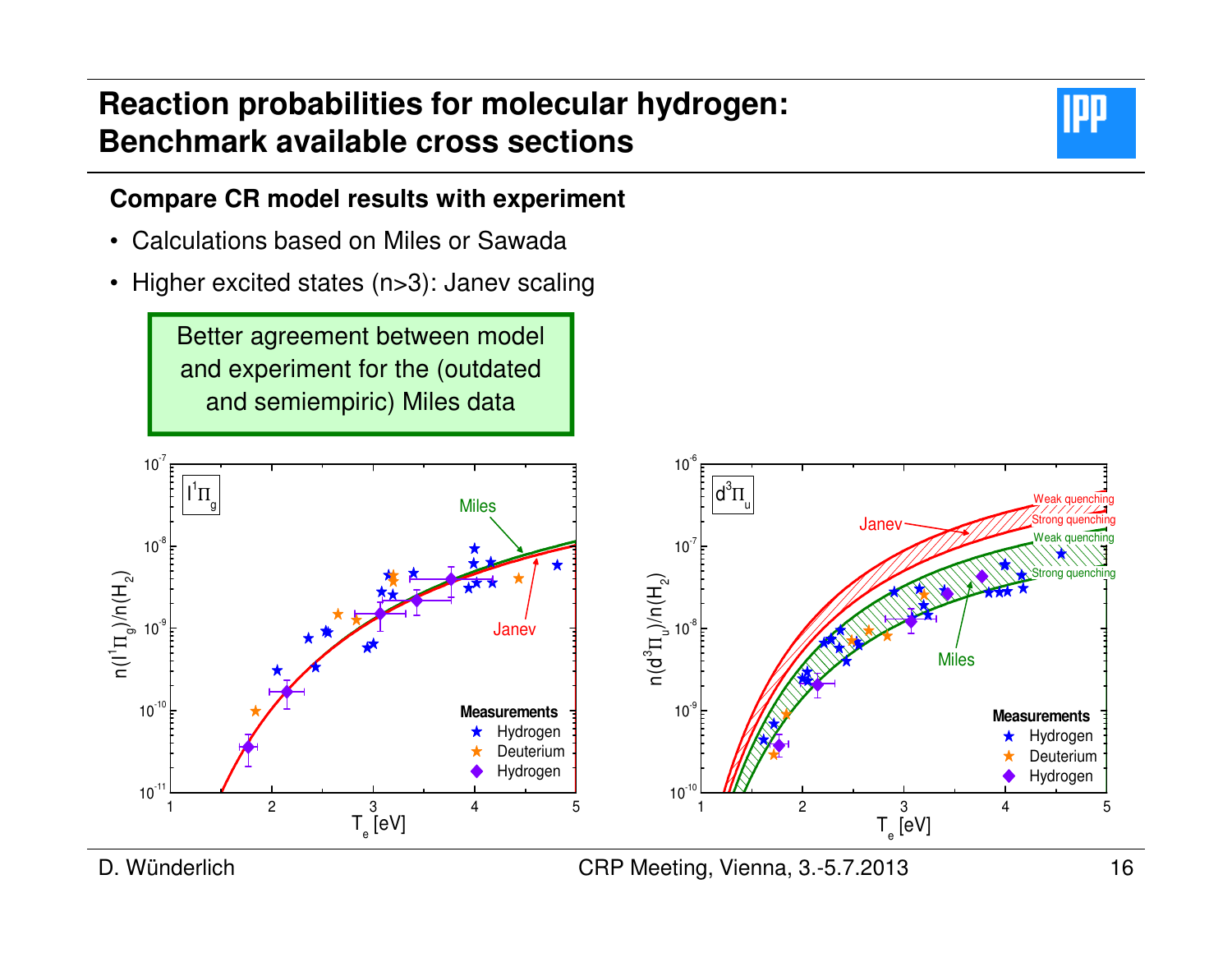

#### **CR models on Miles and Janev data**

- Differences in population densities directly mapped onto diagnostics results
	- $\Rightarrow$  Model almost not usable for<br>cliented in its current stat diagnostics in its current status



#### **Needed:**

New or extended cross section data base for  $H_2$ :

- Complete
- **Consistent** •
- •Including vibrational (and rotational) levels

Perform – as far as possible – calculations on the missing reaction probabilities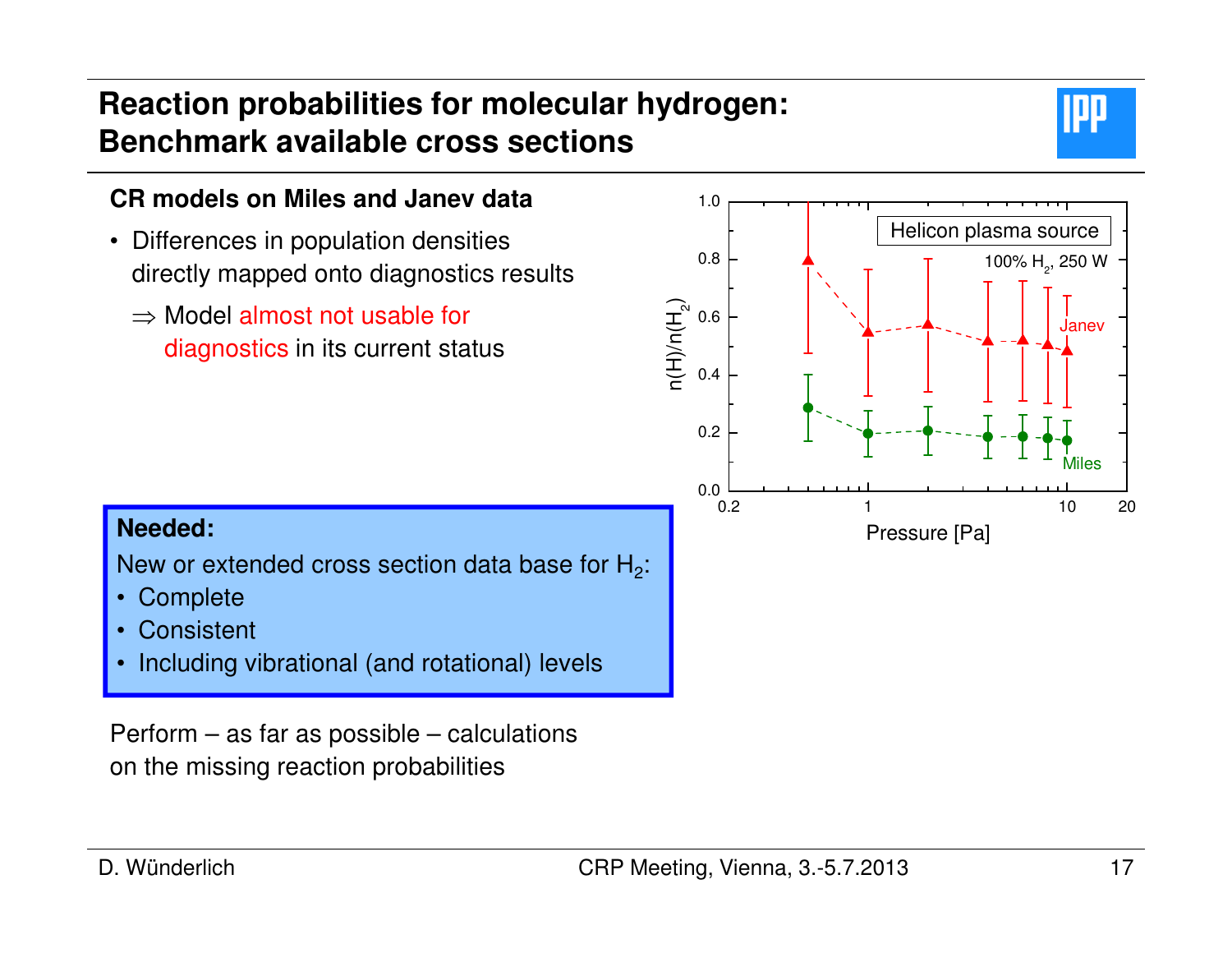### **Reaction probabilities for molecular hydrogen:Franck Condon factors and Einstein coefficients**



#### **Prepare extension of cross section database**

Collect and prepare eigenvalues of electronic wave functions (=potential energy curves)

- ⇒ Vibrational eigenvalues
- ⇒ Vibrational wave functions
- ⇒ Franck Condon Factors
- $\ldots$  for  ${\sf H_2}$  and  ${\sf H_2^+}$  (and its isotopomeres)





v'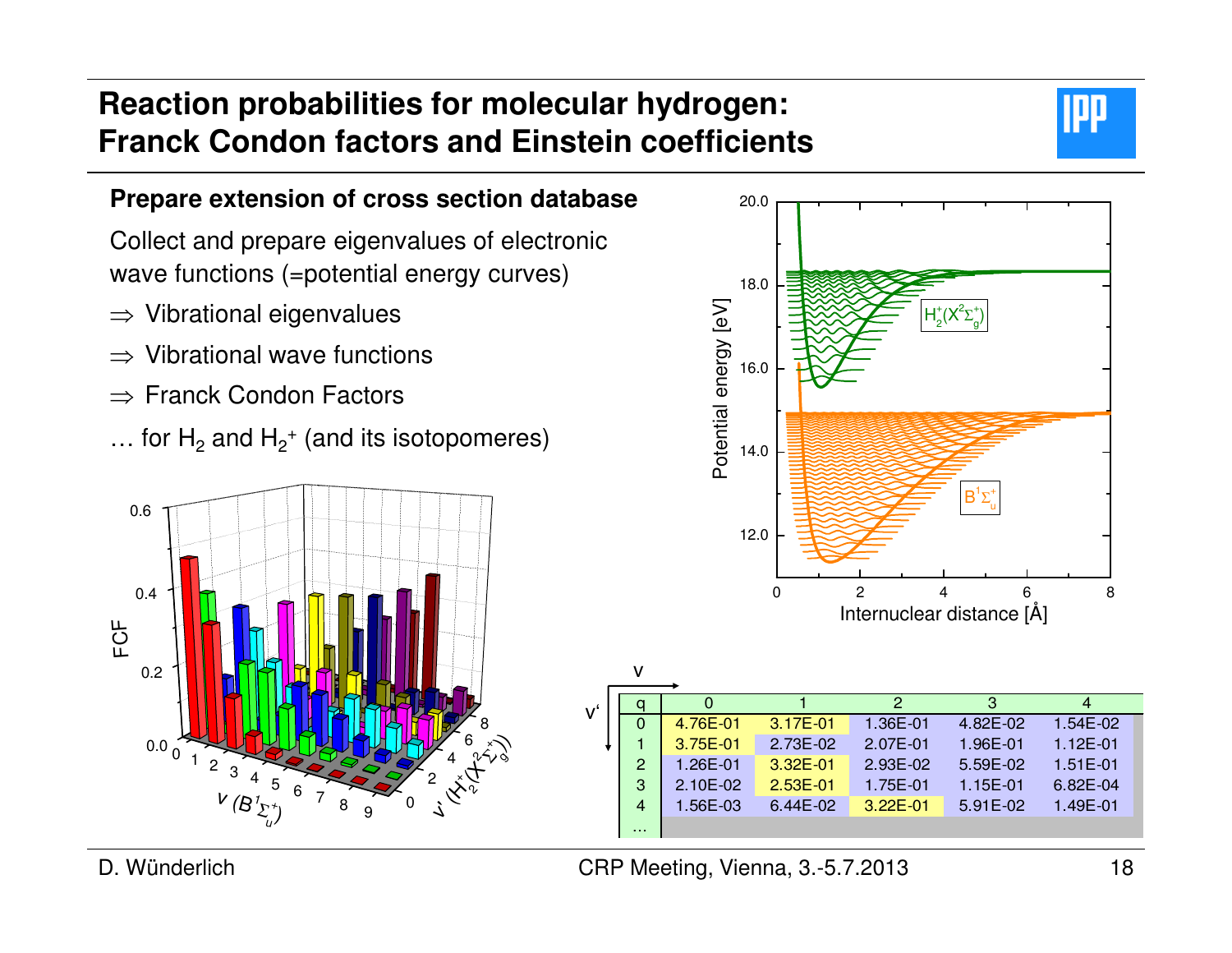### **Reaction probabilities for molecular hydrogen:Franck Condon factors and Einstein coefficients**



Collect and prepare eigenvalues of electronic wave functions (=potential energy curves)

- ⇒ Vibrational eigenvalues
- ⇒ Vibrational wave functions
- ⇒ Franck Condon Factors
- $\ldots$  for  ${\sf H_2}$  and  ${\sf H_2^+}$  (and its isotopomeres)

Collect and prepare dipole transition matrix elements

 $\Rightarrow$  Einstein coefficients

|         | V"             |              |              |              |              |              |  |
|---------|----------------|--------------|--------------|--------------|--------------|--------------|--|
| $V^{'}$ | q              | 0            |              | 2            | 3            | 4            |  |
|         | $\Omega$       | $2.41E+07$   | $1.66E + 06$ | $9.27E + 03$ | 7.75E-02     | 5.62E-02     |  |
|         | 1              | $1.53E + 06$ | $2.07E + 07$ | $3.26E + 06$ | $2.97E + 04$ | $2.82E + 00$ |  |
|         | 2              | $1.07E + 05$ | $2.84E + 06$ | $1.74E + 07$ | $4.80E + 06$ | $6.23E + 04$ |  |
|         | 3              | $8.40E + 03$ | $3.19E + 05$ | $3.89E + 06$ | $1.43E + 07$ | $6.24E + 06$ |  |
|         | $\overline{4}$ | $5.87E+02$   | $3.64E + 04$ | $6.22E + 05$ | $4.64E + 06$ | $1.15E + 07$ |  |
|         | $\cdots$       |              |              |              |              |              |  |



U. Fantz, ADNDT 92, 2006, 853D. Wünderlich, ADNDT 97, 2011, 152

D. Wünderlich

IЩ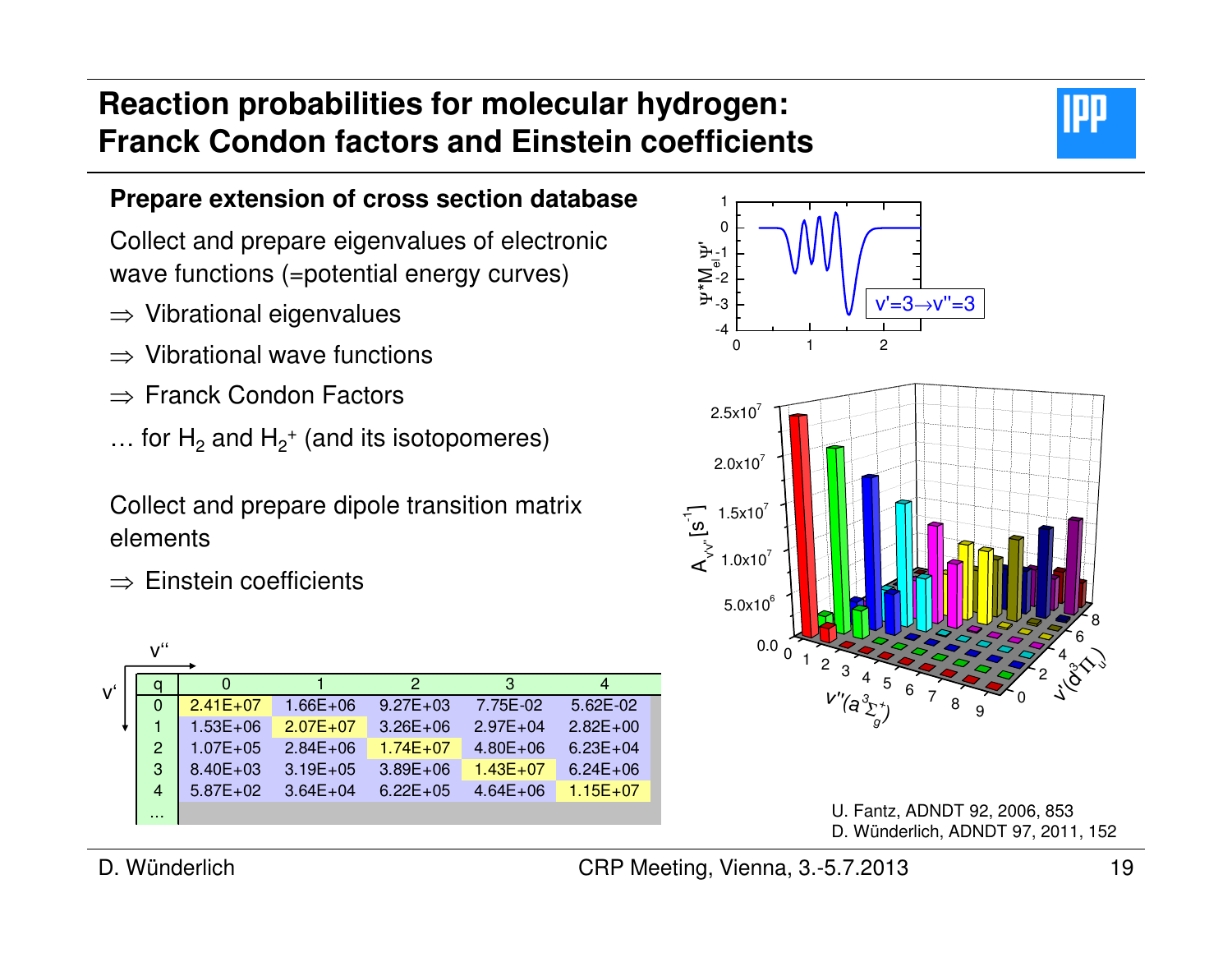### **Literature: virtually no data for ionization of excited states in H2**

Test case for cross section calculations based on the Gryzinski method. Two possible reaction channels:

Non-dissociative

 $H_2(p', v') + e^- \rightarrow H_2^+(2\Sigma_g^+, v'') + 2e^-$ 

**Dissociative** 

$$
H_2(p', v') + e^- \rightarrow H_2^+(2\Sigma_g^+, E'') + 2e^- \rightarrow H + H^+ + 2e^-
$$
  

$$
H_2(p', v') + e^- \rightarrow H_2^+(2\Sigma_u^+, E'') + 2e^- \rightarrow H + H^+ + 2e^-
$$

Needed for calculation of cross sections:

Franck Condon factors  $q_{n'n'}^{p'p''}$  and...



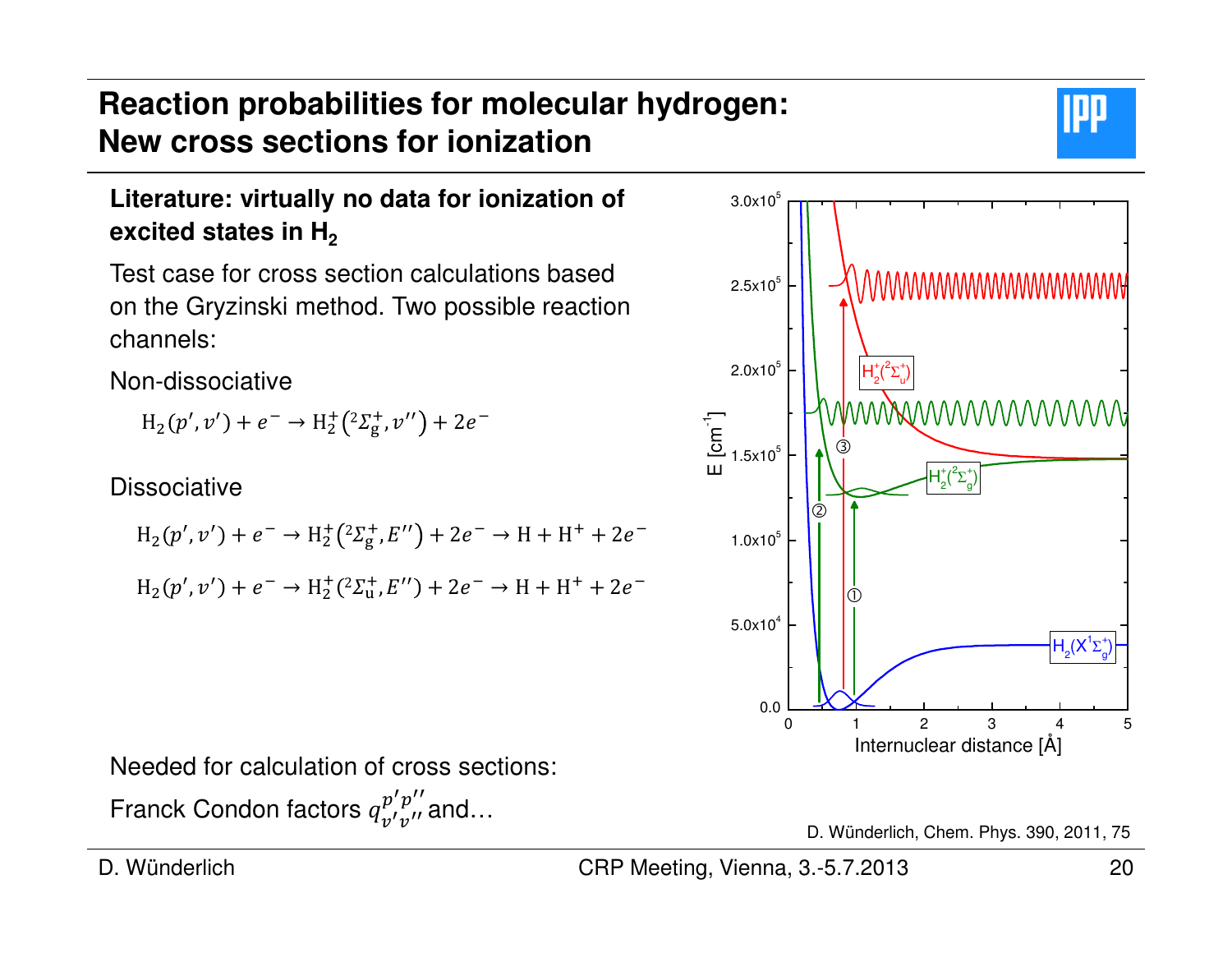

### **Franck Condon densities**  $Q_{n'F'}^{p''p''}$  **for transitions H2**<sup>↔</sup>**H2<sup>+</sup>**

Most publications: δ-function-approximation:

$$
Q_{v'E'}^{p'p''} dE'' = \left| \left( \frac{dU^{p''}(r)}{dr} \right)_{r=r_{\text{tp}}^{p''}(E'')}^{-1} \left| \psi_{v'}^{p'} \right|_{r=r_{\text{tp}}^{p''}(E'')}^{2} \right| dE''
$$

More appropriate calculation based on wave functions from TraDiMo:

$$
Q_{v'E'}^{p'p''} dE'' = \frac{2}{h} \sqrt{\frac{2\mu}{(E'' - E_{diss}'')}} |\psi_{v'}^{p'}(r)\psi_{v''}^{p''}(r) dr|^{2} dE''
$$

Full set of FCD for  $\mathsf{H}_2$  and  $\mathsf{H}_{2}^+$ 



D. Wünderlich

CRP Meeting, Vienna, 3.-5.7.2013

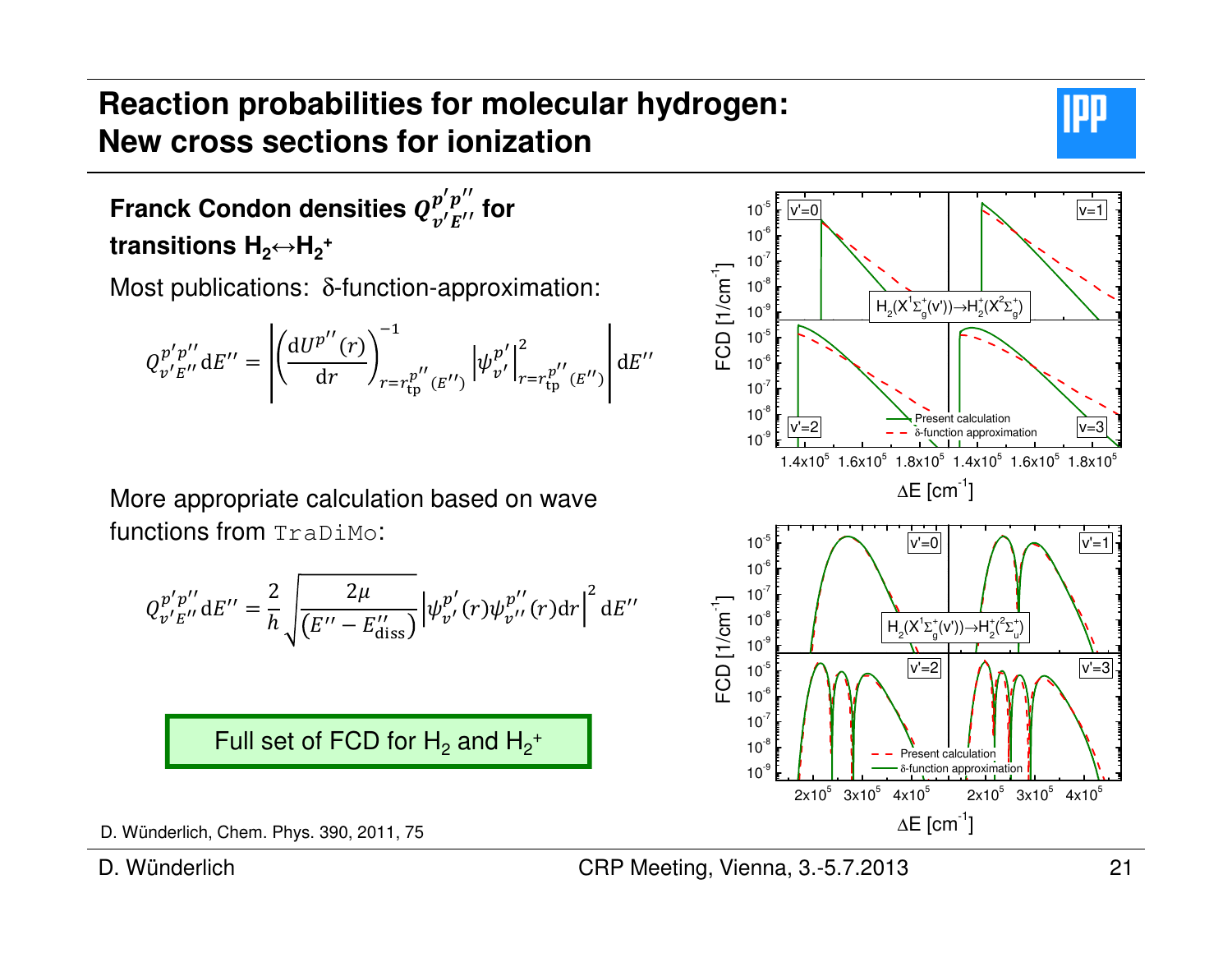#### **H2(X<sup>1</sup>): Comparison with existing data (experimental and theoretical)**

- Perfect agreement for non dissociative process
- Dissociative ionization:
	- Very good agreement with experiment  $\checkmark$
	- Previous calculations: simplified theoretical framework



IJ!



D. Wünderlich

#### CRP Meeting, Vienna, 3.-5.7.2013

 $\checkmark$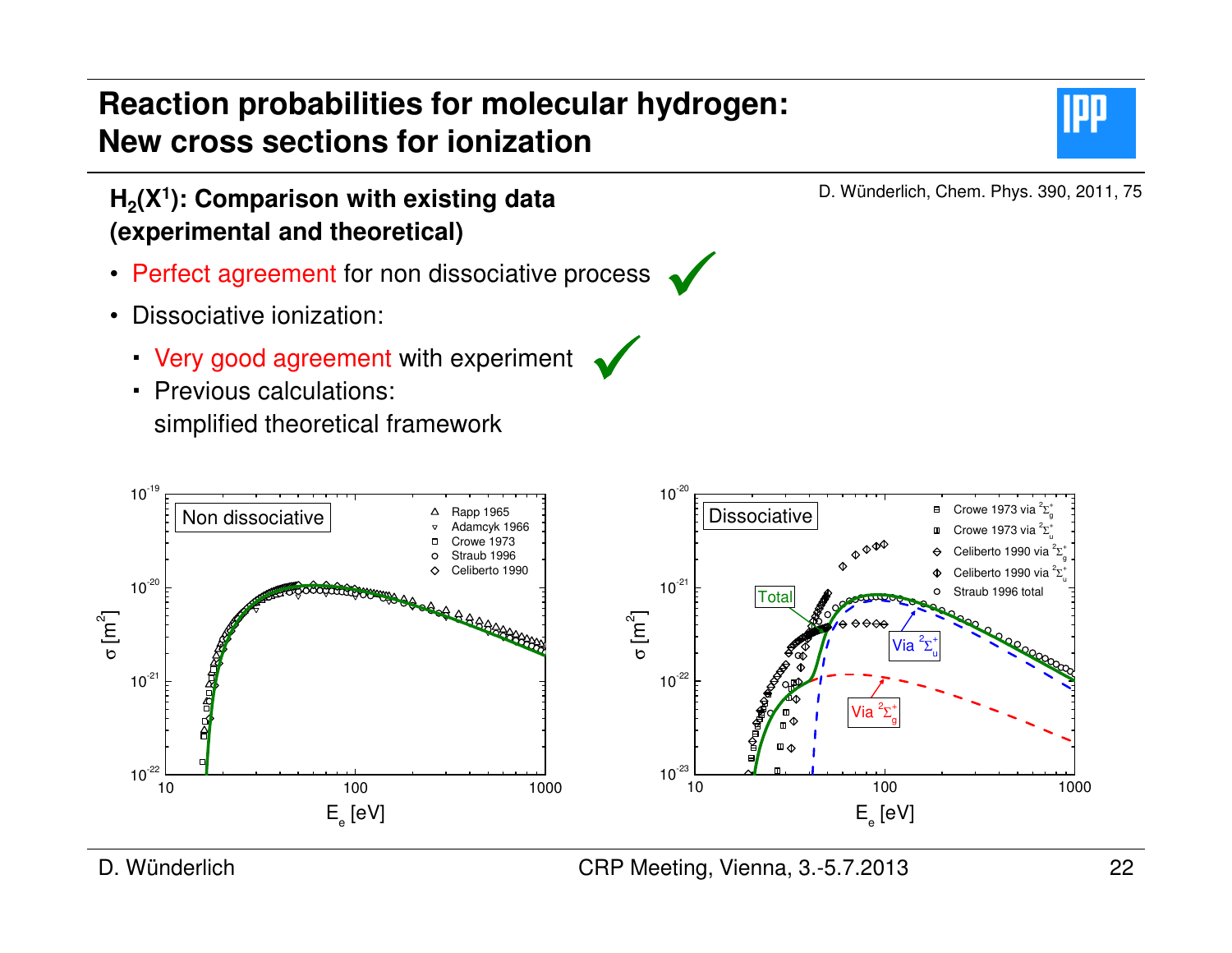

#### **Construct set of ionization cross sections** for  $H_2$

- First five non repulsive electronic states:
	- Vibrational sublevels considered
	- All dissociative and non-dissociative channels

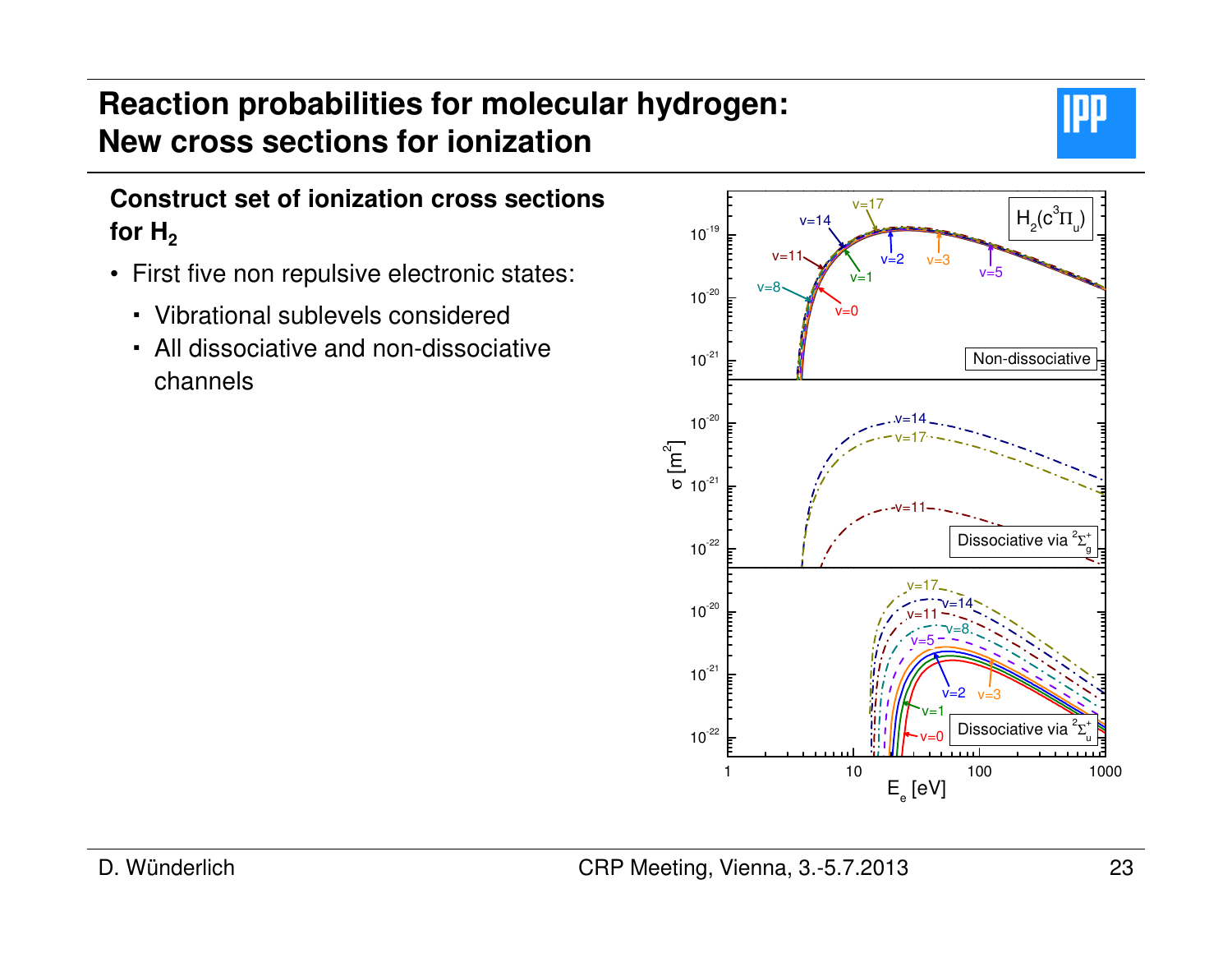#### **Construct set of ionization cross sections** for  $H_2$

- First five non repulsive electronic states:
	- Vibrational sublevels considered
	- All dissociative and non-dissociative channels
- Electronically excited states with n>2:
	- Gryzinski formula
	- Vibrational sublevels neglected
	- Disagreement with data previously used in models





D. Wünderlich

IPI.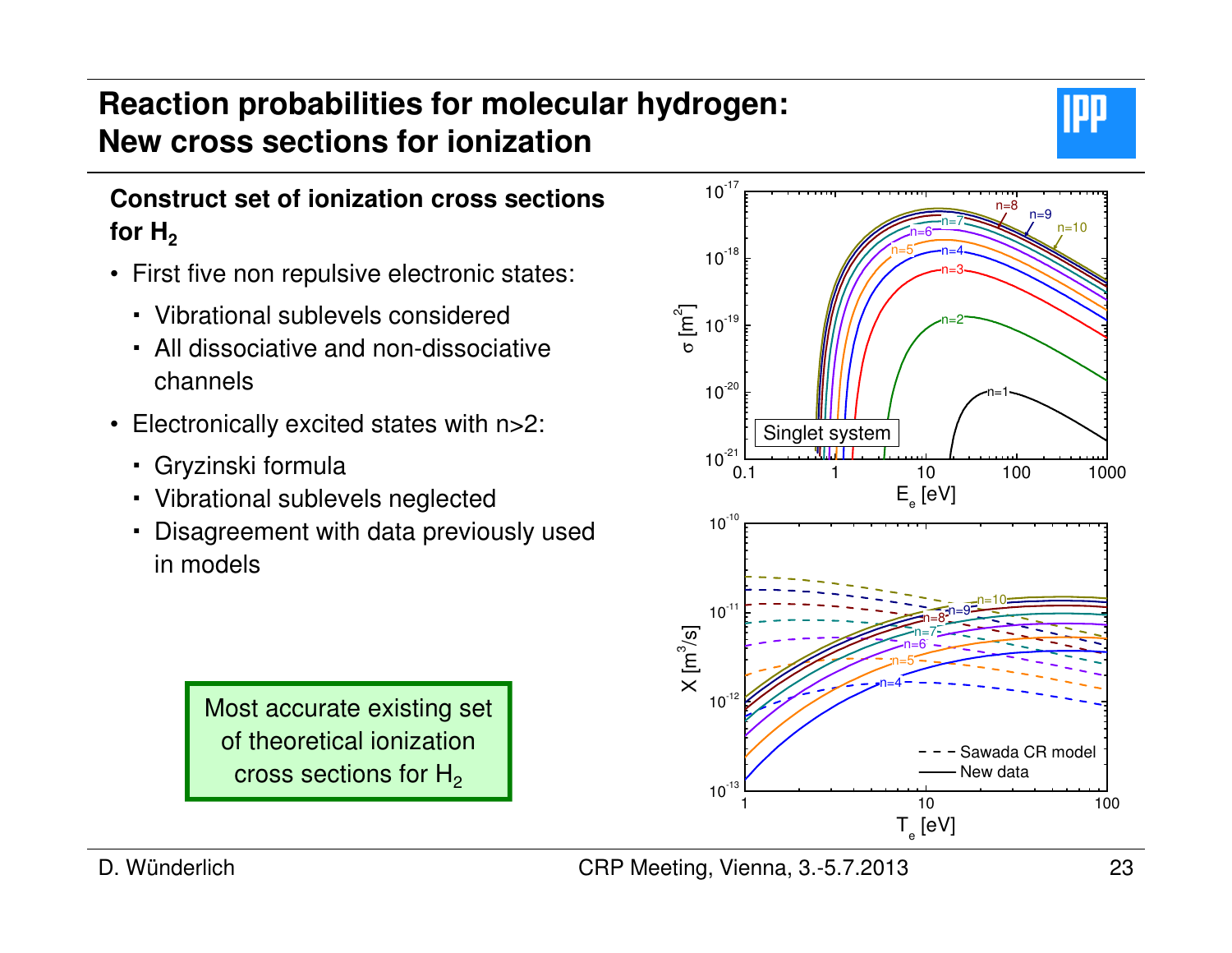### **Reaction probabilities for molecular hydrogen:Apply Gryzinski method for collisional excitation?**



#### **Gryzinski calculations for excitation of H<sup>2</sup>**

- Original Gryzinski integral (not the simplified GBB formulation)
- Benchmark by comparison with  $\sigma$ suggested by Janev
	- Highly variable agreement
	- **Situation worse for forbidden transitions** (e.g. excitation into triplet system)
	- Allowed transitions: impact parameter as alternative. But: high relevance of triplet levels (OES)

Semiempiric methods not appropriate for molecular excitation.Needed: new, complete and comprehensive set of quantum mechanical calculations



D. Wünderlich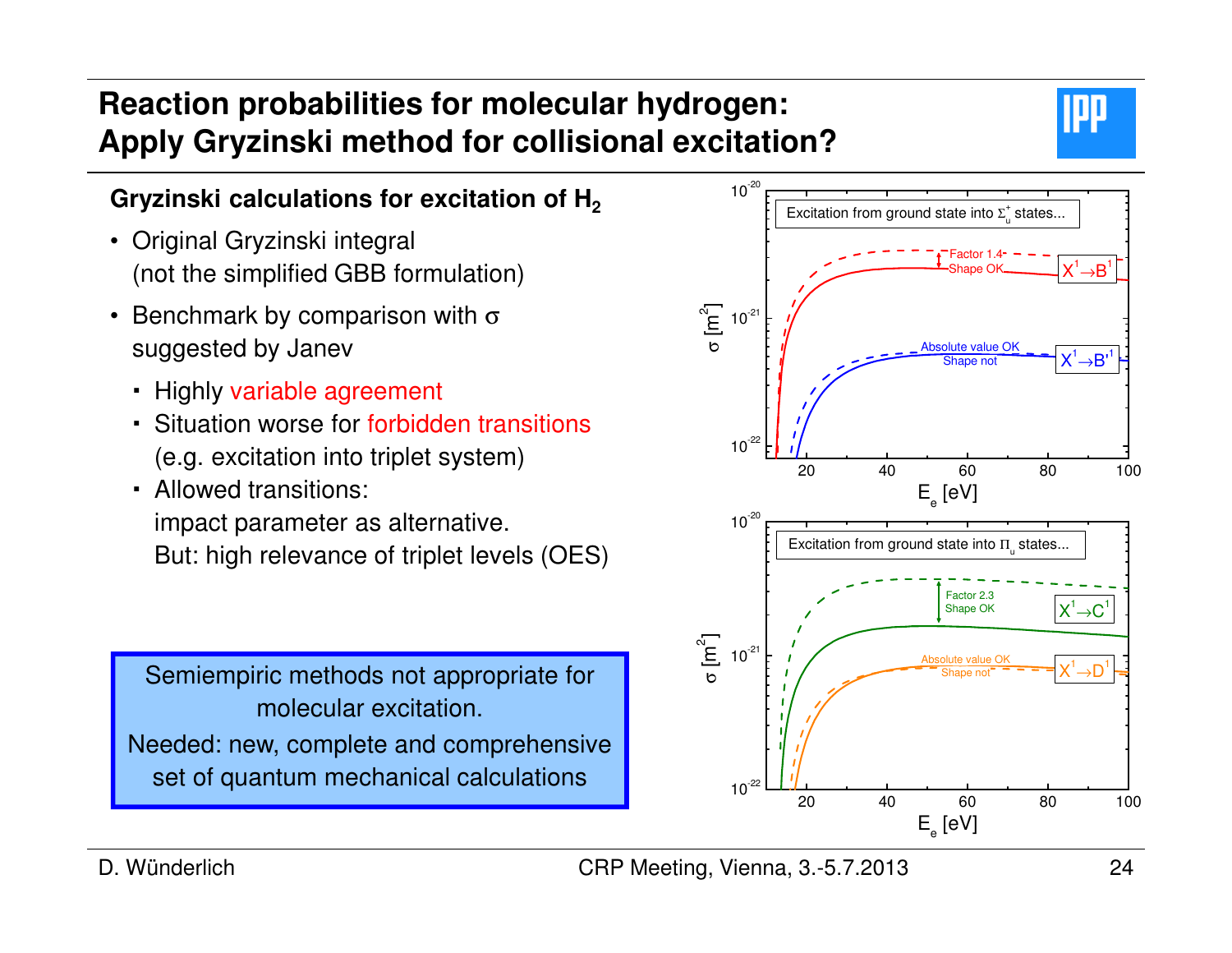### **Reaction probabilities for molecular hydrogen:Extension of the model to deuterium**



#### **Evaluation of available data**

- Only few vibrationally resolved data available for  ${\sf H_2}$  and  ${\sf D_2}$ (main exception: impact parameter calculations for optically allowed transitions)
- CR model for  $D_2$  urgently needed (example: isotope effect in dissociation and electron extraction in negative ion sources)
- Interim solution: vibrational splitting of data by Janev(or Miles?) by means of Gryzinski method
- Long-term solution:

Comprehensive set of cross sections for both isotopes